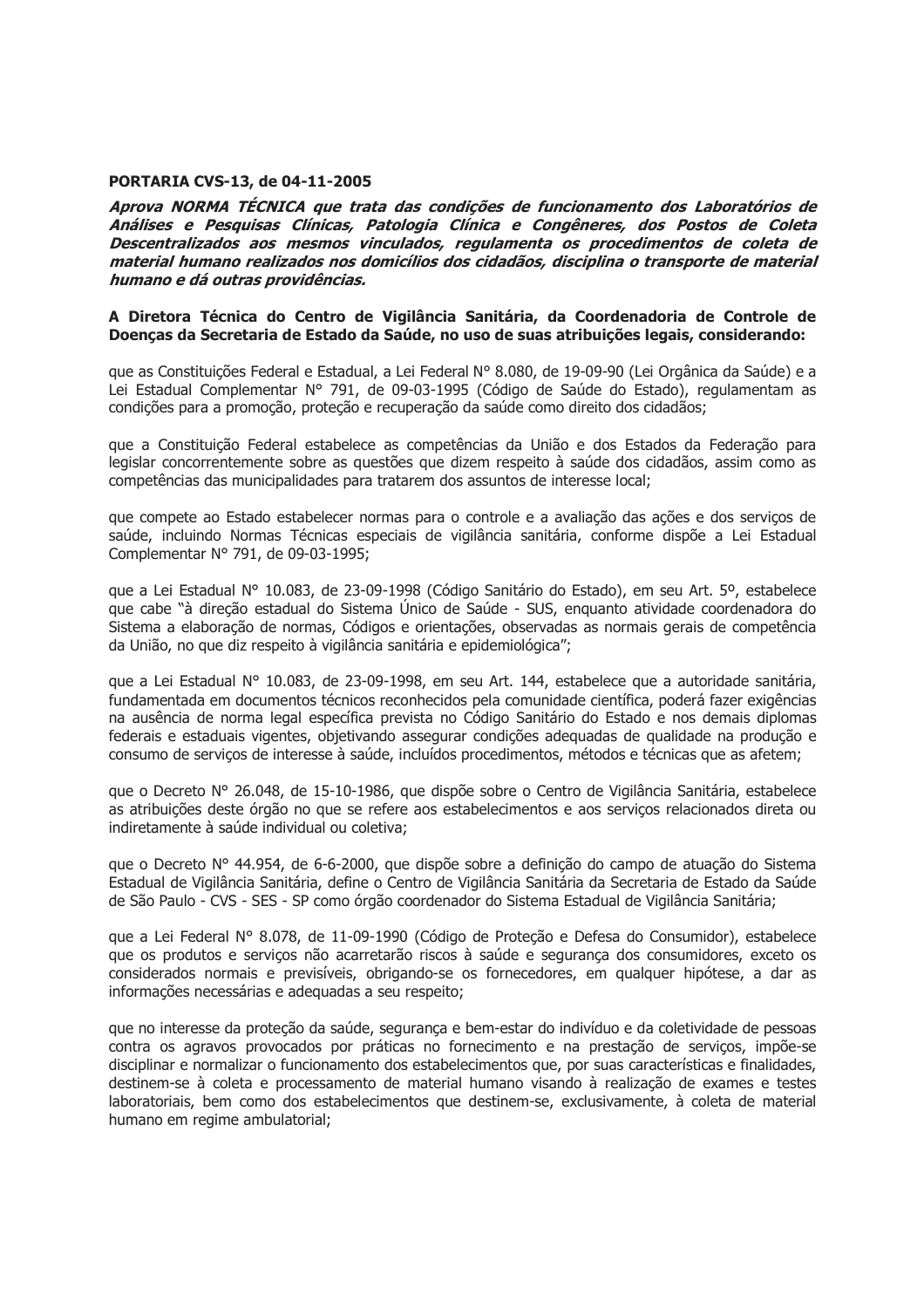que no interesse da proteção da saúde, segurança e bem-estar do indivíduo e da coletividade de pessoas, faz-se necessário normalizar a execução dos procedimentos de coleta de material humano nos domicílios dos cidadãos, assim como disciplinar a coleta, o transporte e o processamento destes materiais, objetivando a adoção de medidas destinadas a prevenir acidentes que envolvam clientes e profissionais, preservar a saúde dos trabalhadores envolvidos com tais atividades e, ainda, o meio ambiente;

que no interesse da informação e segurança do indivíduo e da coletividade de pessoas, medidas devem ser adotadas para disciplinar a veiculação de publicidade e o fornecimento de informações que possam induzir ou estimular a realização de exames e testes laboratoriais sem indicação de médico ou de cirurgião-dentista, e

que é imperioso fornecer subsídios técnicos aos Grupos de Vigilância Sanitária Regionais e Municipais a fim de uniformizar a atuação de seus profissionais e dotar de agilidade as relações inter-institucionais com o Ministério Público e com os órgãos de defesa do consumidor, resolve:

Artigo 1º - Aprovar a NORMA TÉCNICA de que trata o ANEXO desta Portaria.

Artigo 2º - O disposto nesta Portaria, aplica-se às pessoas físicas e jurídicas, de direito privado e público, envolvidas direta e indiretamente com o funcionamento de Laboratórios de Análises e Pesquisas Clínicas, Patologia Clínica e Congêneres, com o funcionamento de Postos de Coleta Descentralizados, com a execução de procedimentos de coleta de material humano nos domicílios dos cidadãos, com o transporte do material humano coletado para a realização de exames ou testes laboratoriais e, ainda, com a veiculação de publicidade e informações sobre a realização de exames e testes laboratoriais.

Artigo 3º - O descumprimento do estabelecido no ANEXO desta Portaria constituirá infração à legislação sanitária e, no que couber, à Lei Federal Nº 8.078, de 11-09-1990, ou instrumento legal que vier a substituí-la, sem prejuízo das demais penalidades cabíveis previstas em lei.

Artigo 4º - Esta Portaria entrará em vigor na data de sua publicação, ficando revogada a Portaria CVS-1, de 18 de janeiro de 2000.

# **ANEXO TÍTULO I DAS DEFINIÇÕES**

1- Para os efeitos desta Norma Técnica, são adotadas as seguintes definições:

# 1.1- LABORATÓRIOS DE ANÁLISES E PESQUISAS CLÍNICAS, PATOLOGIA CLÍNICA E **CONGÊNERES:**

Estabelecimentos destinados à coleta e ao processamento de material humano visando a realização de exames e testes laboratoriais, que podem funcionar em sedes próprias ou, ainda, no interior ou anexados a estabelecimentos assistenciais de saúde sob responsabilidade médica dotados de maior complexidade estrutural e tecnológica, cujos ambientes e áreas específicas obrigatoriamente devem constituir conjuntos individualizados dos pontos de vista físico e funcional.

Para os efeitos desta Norma Técnica, a prestação de serviços que tipifica os estabelecimentos de saúde denominados Laboratórios de Análises e Pesquisas Clínicas, Patologia Clínica e Congêneres, constitui-se no processamento de material humano visando a realização de exames e testes laboratoriais, podendo a coleta ser realizada no interior ou fora de suas dependências.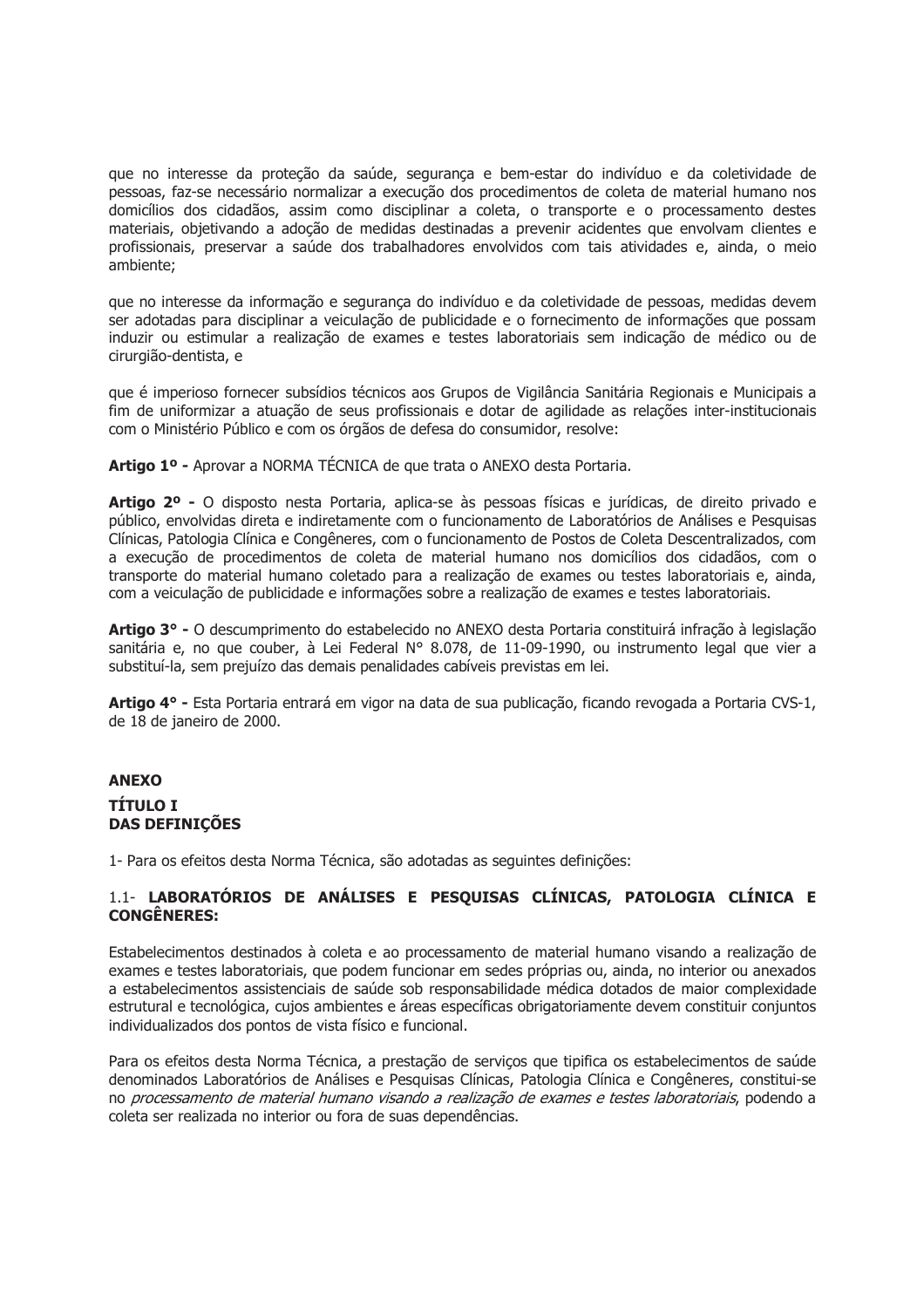# 1.2- LABORATÓRIOS DE ANÁLISES E PESQUISAS CLÍNICAS, PATOLOGIA CLÍNICA E **CONGÊNERES AUTÔNOMOS:**

Estabelecimentos com as finalidades descritas no sub-item anterior, que não compartilham o uso de dependências comuns com outros estabelecimentos de saúde, tais como hospitais, serviços de urgência e emergência, hospital-dia, ambulatórios e congêneres, sendo que são completamente independentes e não são interligados a quaisquer estabelecimentos e servicos.

Para os efeitos desta Norma, estes estabelecimentos serão também denominados Laboratórios Clínicos Autônomos.

# 1.3- UNIDADES DE LABORATÓRIOS DE ANÁLISES E PESQUISAS CLÍNICAS, PATOLOGIA **CLÍNICA E CONGÊNERES:**

Estabelecimentos com as finalidades descritas no primeiro sub-item, que localizam-se no interior ou anexados a estabelecimentos de saúde sob responsabilidade médica, tais como hospitais, serviços de urgência e emergência, hospital-dia, ambulatórios e congêneres, compartilhando, portanto, o uso de dependências comuns com outras unidades e serviços destes estabelecimentos.

Entende-se por Unidades de Laboratórios de Análises e Pesquisas Clínicas, Patologia Clínica e Congêneres, tanto os estabelecimentos operados pelas próprias empresas, instituições ou entidades onde estão inseridos, quanto os estabelecimentos operados por terceiros.

Para os efeitos desta Norma, estes estabelecimentos serão também denominados Unidades de Laboratórios Clínicos.

# 1.4- LABORATÓRIOS CLÍNICOS AUTÔNOMOS E UNIDADES DE LABORATÓRIOS CLÍNICOS GERAIS:

Estabelecimentos com as características e finalidades descritas nos subitens anteriores, que realizam os exames e testes laboratoriais mínimos, afetos aos campos de diagnose específicos em Parasitologia, Urinálise, Microbiologia, Bioquímica, Hematologia e Imunologia, previstos nos números 1 a 6, letra c - Desempenho mínimo de exames, Inciso I -Laboratórios de Análises Clínicas ou de Patologia Clínica, Artigo 45, Título III, do Decreto Estadual Nº 12.479, de 18-10-1978, podendo ou não realizar demais exames e testes laboratoriais, inclusive aqueles exames e testes afetos a outros campos de diagnose específicos.

# 1.5- LABORATÓRIOS CLÍNICOS AUTÔNOMOS E UNIDADES DE LABORATÓRIOS CLÍNICOS **ESPECÍFICOS:**

Estabelecimentos com as características e finalidades descritas no primeiro sub-item e com as características descritas, respectivamente, no segundo e terceiro sub-item, que realizam exames e testes laboratoriais em um ou mais campos de diagnose específicos.

## 1.6- POSTOS DE COLETA DESCENTRALIZADOS:

São estabelecimentos de saúde destinados, exclusivamente, à prestação de serviços, em regime ambulatorial, caracterizados pela execução de procedimentos de coleta de material humano com finalidades diagnóstica, pré-operatória e de acompanhamento clínico.

Para os efeitos desta Norma, entende-se como Postos de Coleta Descentralizados os estabelecimentos que não compartilham o uso de dependências com outros estabelecimentos de saúde, tais como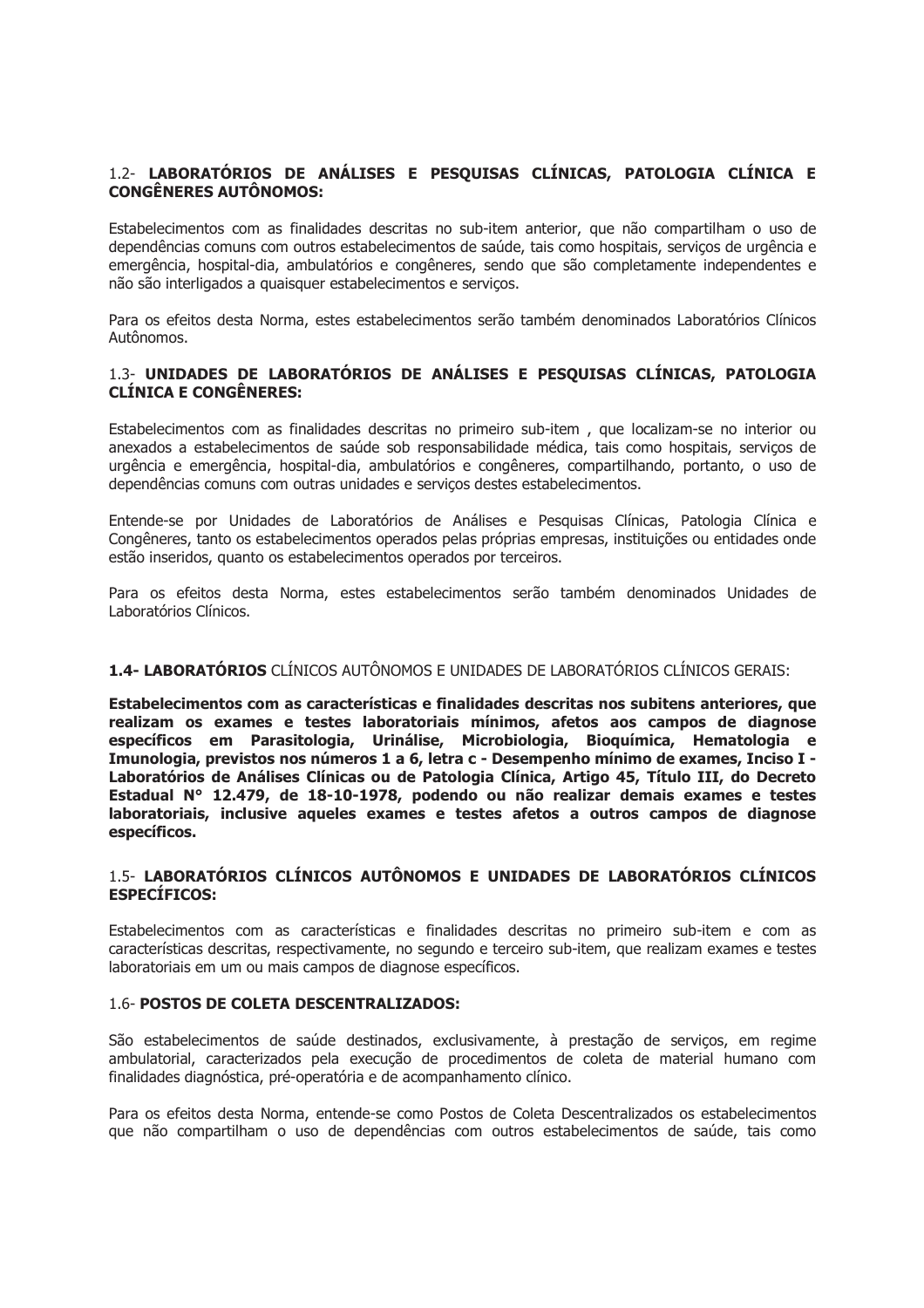hospitais, serviços de urgência e emergência, Laboratórios Clínicos Autônomos, hospital-dia, ambulatórios e congêneres, não podendo ser interligados a quaisquer outros estabelecimentos e serviços.

Os Postos de Coleta Descentralizados devem ser vinculados técnica e formalmente a Laboratórios de Análises e Pesquisas Clínicas, Patologia Clínica e Congêneres.

### 1.7- PROCEDIMENTOS DE COLETA DE MATERIAL HUMANO:

Procedimentos de coleta de sangue, urina, fezes, suor, lágrima, linfa (lóbulo do pavilhão auricular, muco nasal e lesão cutânea), escarro, esperma, secreção vaginal, raspado de lesão epidérmica (esfregaço), mucosa oral (esfregaço), raspado de orofaringe, secreção e mucosa nasal (esfregaço), conjuntiva tarsal superior (esfregaço), secreção mamilar (esfregaço), secreção uretral (esfregaço), swab anal, raspados de bubão inquinal e anal/perianal, coleta por escarificação de lesão seca/swab em lesão úmida e de pêlos.

#### 1.8- COLETA DOMICILIAR:

Prestação de serviços que consiste na execução domiciliar de procedimentos de coleta de material humano, com finalidades diagnóstica, pré-operatória, de acompanhamento clínico ou de investigação epidemiológica.

# 19- AMBULATÓRIOS:

São estabelecimentos de saúde sob responsabilidade médica, que prestam servicos em regime de não internação (ambulatorial), que podem funcionar em sedes próprias ou, ainda, no interior ou anexados a estabelecimentos assistenciais de saúde sob responsabilidade médica dotados de maior complexidade estrutural e tecnológica, cujos ambientes e áreas específicas obrigatoriamente devem constituir conjuntos individualizados dos pontos de vista físico e funcional.

Nos ambulatórios são executados procedimentos por profissionais médicos, assim como por profissionais de saúde componentes de equipes multiprofissionais, com finalidades de investigação clínica e epidemiológica, de diagnose ou apoio diagnóstico, de avaliação pré-operatória, terapêutica e de acompanhamento clínico.

Os estabelecimentos de saúde sob responsabilidade médica, de natureza ambulatorial, que, exclusivamente ou prioritariamente, prestam serviços de diagnose ou de apoio diagnóstico, em regime de não internação, inclusive aqueles que também desenvolvem atividades de coleta de material humano ou que possuem Unidades de Laboratórios Clínicos que se enquadrem nos termos do definido no sub-item Unidade de Laboratórios de Análises e Pesquisas Clínicas, Patologia Clínica e Congêneres, serão também denominados equivalentemente Centros de Diagnose, Centros de Diagnóstico, Centros de Medicina Diagnóstica ou Centros de Apoio Diagnóstico.

## 1.10- TERCEIRIZAÇÃO DE SERVIÇOS:

Para os efeitos desta Norma Técnica, entende-se por terceirização de serviços o envio de material humano, com a finalidade de realização de exames e testes laboratoriais, para estabelecimentos, formalmente contratados, que pertencam a empresas, instituições ou entidades distintas daquelas às quais se vinculam os Laboratórios Clínicos Autônomos e Unidades de Laboratórios Clínicos contratantes.

Entende-se também por terceirização de servicos a realização de atividades específicas por parte de serviços, formalmente contratados, que pertençam a empresas, instituições ou entidades distintas daquelas às quais se vinculam os Laboratórios Clínicos Autônomos, Unidades de Laboratórios Clínicos, hospitais, ambulatórios e congêneres sob responsabilidade médica contratantes.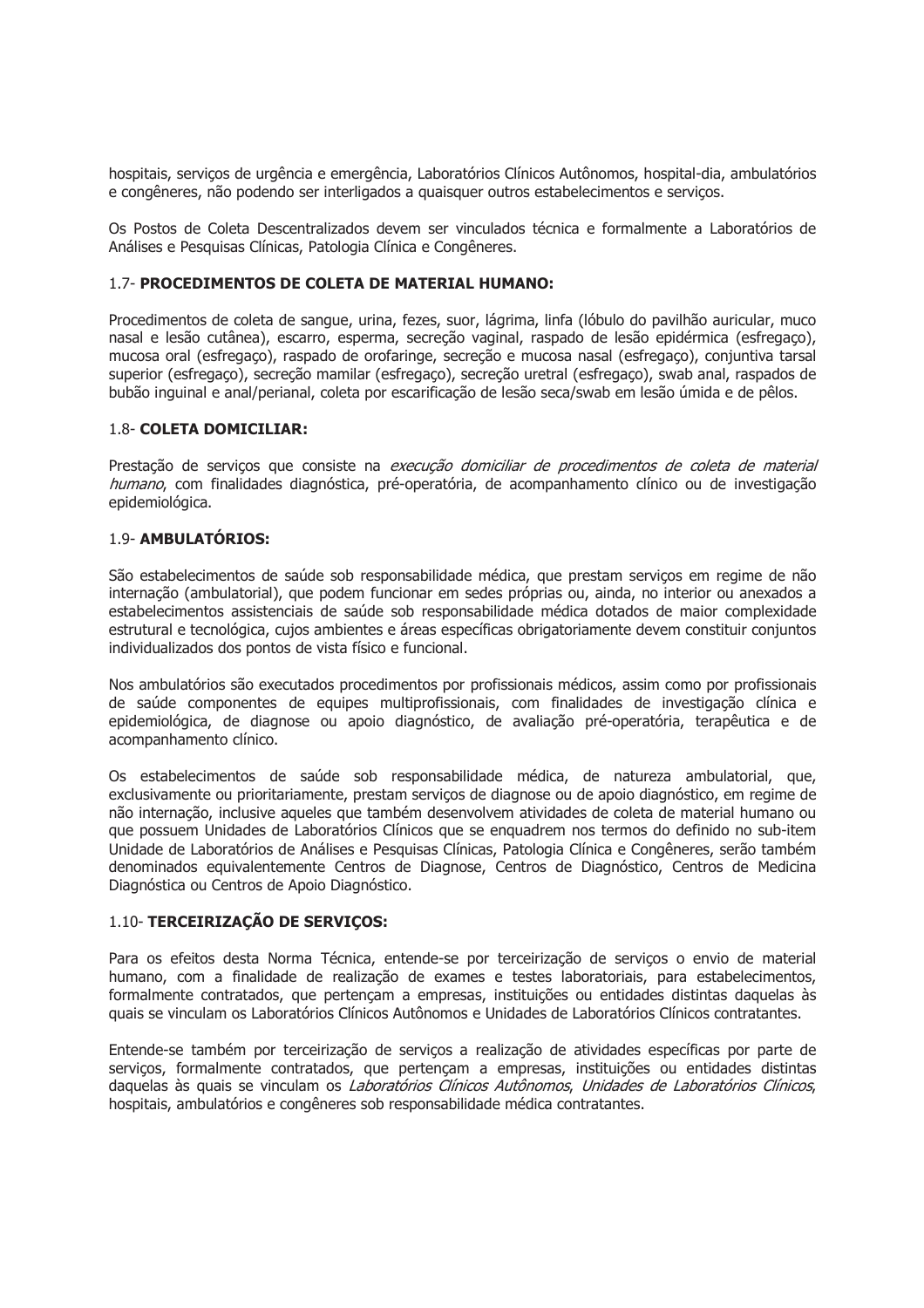# **TÍTULO II**

# DOS PRINCÍPIOS E DOS OBJETIVOS

### **DOS OBJETIVOS**

2- A presente Norma Técnica, consonante com a política de saúde implementada a nível estadual, que tem como fundamento maior a proteção da saúde do indivíduo e da coletividade de pessoas, tem por objetivos centrais:

2.1- Disciplinar o funcionamento dos Laboratórios de Análises e Pesquisas Clínicas, Patologia Clínica e Congêneres e sistematizar as disposições inscritas em diplomas legais e normativos vigentes que a estes estabelecimentos de saúde se aplicam.

2.2- Normalizar o funcionamento dos Postos de Coleta Descentralizados.

2.3- Normalizar a prestação de serviços de coleta de material humano nos domicílios dos cidadãos.

2.4- Disciplinar os procedimentos de transporte de material humano, objetivando prevenir acidentes e proteger a saúde dos trabalhadores, bem como preservar a integridade das amostras coletadas.

2.5- Disciplinar a veiculação de publicidade e o fornecimento de informações que possam induzir ou estimular a realização de exames e testes laboratoriais sem indicação médica ou de cirurgião-dentista no desempenho de suas respectivas atividades profissionais.

# **TÍTULO III**

#### **DA PUBLICIDADE**

3- Os proprietários e os Responsáveis Técnicos pelos estabelecimentos de que trata esta Norma Técnica, na veiculação de peças publicitárias deverão informar com clareza e em linguagem acessível à população a natureza dos serviços prestados, conforme exige a Lei nº 8.078 (Código de Proteção e Defesa do Consumidor).

3.1- O não cumprimento do disposto no item 3, poderá caracterizar propaganda enganosa, sujeitando-se os infratores às penalidades da Lei Federal Nº 8.078, de 11-09-1990, ou diploma legal que vier a substituí-la.

# **TÍTULO IV**

## DOS LABORATÓRIOS DE ANÁLISES E PESQUISAS CLÍNICAS, PATOLOGIA CLÍNICA, POSTOS DE COLETA E CONGÊNERES

## **DA LICENÇA DE FUNCIONAMENTO**

4- Os Laboratórios de Análises e Pesquisas Clínicas, Patologia Clínica e Postos de Coleta Descentralizados e Congêneres (Laboratórios Clínicos Autônomos e Unidades de Laboratórios Clínicos) somente poderão funcionar mediante licenca de funcionamento, expedida pelos órgãos sanitários competentes de suas jurisdicões.

4.1. Aos estabelecimentos de saúde sob responsabilidade médica, de natureza ambulatorial, que possuam Unidades de Laboratórios Clínicos que se enquadrem nos termos do definido no sub-item Unidades de Laboratórios de Análises Clínicas, Patologia Clínica e Congêneres, deverão ser concedidas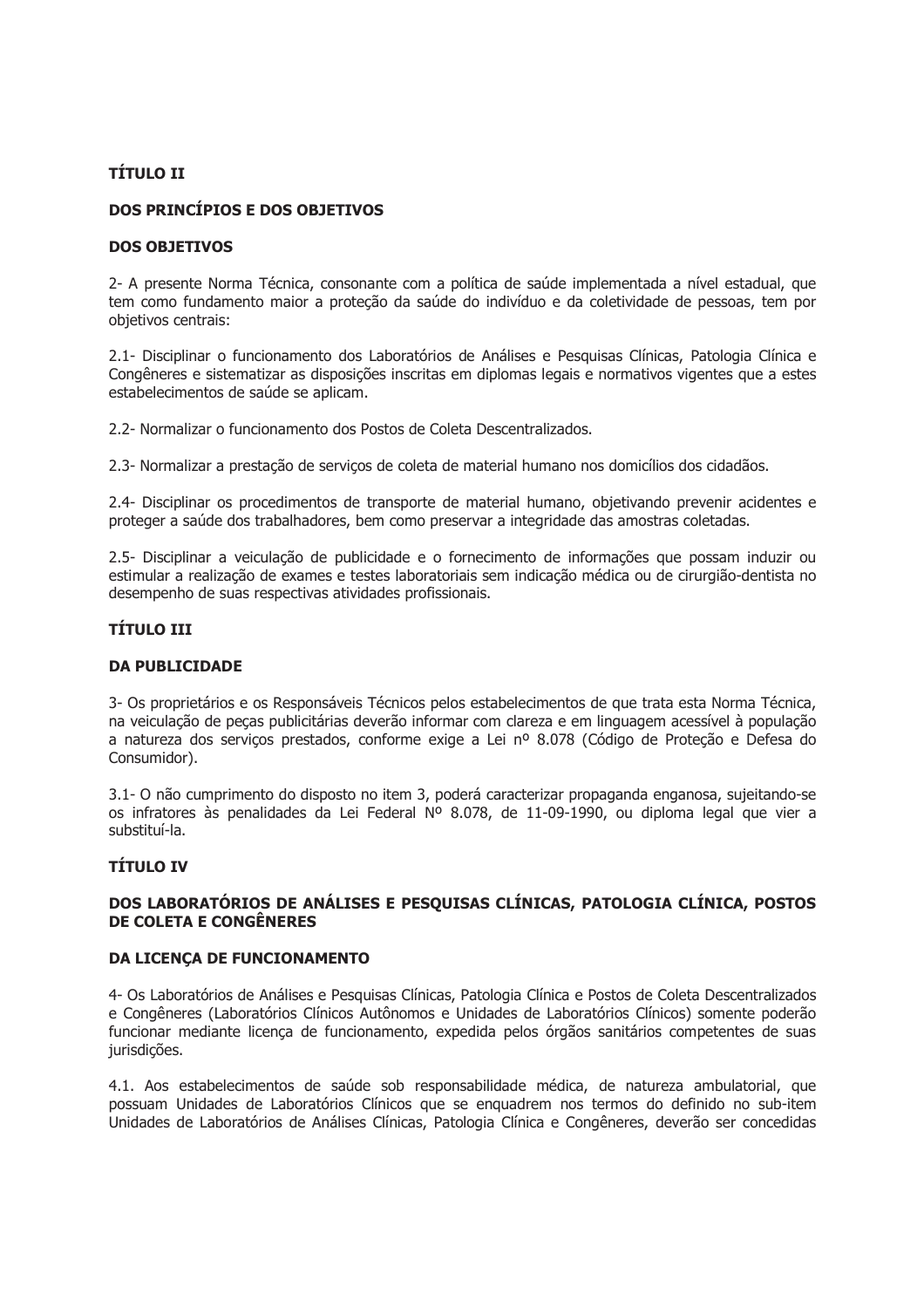licenças de funcionamento como ambulatórios, assim como as licenças específicas para as Unidades de Laboratórios Clínicos, após a verificação do cumprimento das disposições e normas legais aplicáveis, em especial as contidas nesta Portaria.

4.2- Aos Centros de Diagnoses, que prestem serviços que envolvam a utilização de radiação ionizante e/ou que contem com Unidades de Laboratórios Clínicos, deverão ser concedidas licencas de funcionamento como ambulatórios, assim como licencas específicas para funcionamento de equipamentos emissores de radiação ionizante e/ou para as Unidades de Laboratórios Clínicos, após a verificação do cumprimento das disposições legais em vigor, em especial as contidas nesta norma.

4.3- Somente será concedida e expedida, pelas autoridades sanitárias competentes, licença de funcionamento para Laboratórios Clínicos Autônomos e Unidades de Laboratórios Clínicos após:

4.3.1- Aprovação, pelos órgãos sanitários competentes, dos projetos de construção, reforma ou adaptação de edificações que sediarão estes estabelecimentos de saúde, respeitadas as regras em vigor quando da expedição do alvará relativo à reforma ou adaptação das edificações anteriores à atual norma vigente.

4.3.2- Análise dos documentos que contenham a relação dos equipamentos, já alocados no interior dos estabelecimentos, que serão utilizados no processamento e realização de exames e testes laboratoriais.

4.3.3- Análise dos documentos contendo a relação dos nomes dos exames e testes laboratoriais que serão fornecidos, assim discriminado(s) segundo a(s) responsabilidade(s) por sua realização:

a) exames e testes realizados pelos próprios estabelecimentos;

b) exames e testes realizados por outros estabelecimentos pertencentes às próprias empresas, instituições ou entidades;

c) exames e testes realizados por estabelecimentos, formalmente contratados, pertencentes a outras empresas, instituições ou entidades.

4.3.4- Análise de documentos, emitidos pelos Responsáveis Técnicos pelos estabelecimentos de que trata o presente Título, que comprovem e relacionem:

a) os nomes dos profissionais de saúde designados coordenadores dos Programas de Garantia de Qualidade (PGQs), caso não sejam os próprios Responsáveis Técnicos;

b) os nomes dos profissionais de saúde designados membros das Comissões Internas de Garantia de Qualidade (CIGOs), se for o caso, bem como o cronograma contendo as medidas destinadas à viabilização daqueles programas;

c) o cronograma anual, contemplando as atividades de atualização técnica dos profissionais.

4.3.5- Averiguação do cumprimento do disposto na presente Portaria, ou em instrumento regulamentador que vier a substituí-la, pelos Laboratórios Clínicos Autônomos e pelas Unidades de Laboratórios Clínicos, mesmo quando estas últimas forem operadas por terceiros.

4.4- Os Laboratórios Clínicos Autônomos e Unidades de Laboratórios Clínicos que manuseiam radioisótopos, "in vitro" ou "in vivo", deverão apresentar a autorização pertinente expedida pela Comissão Nacional de Energia Nuclear - CNEN.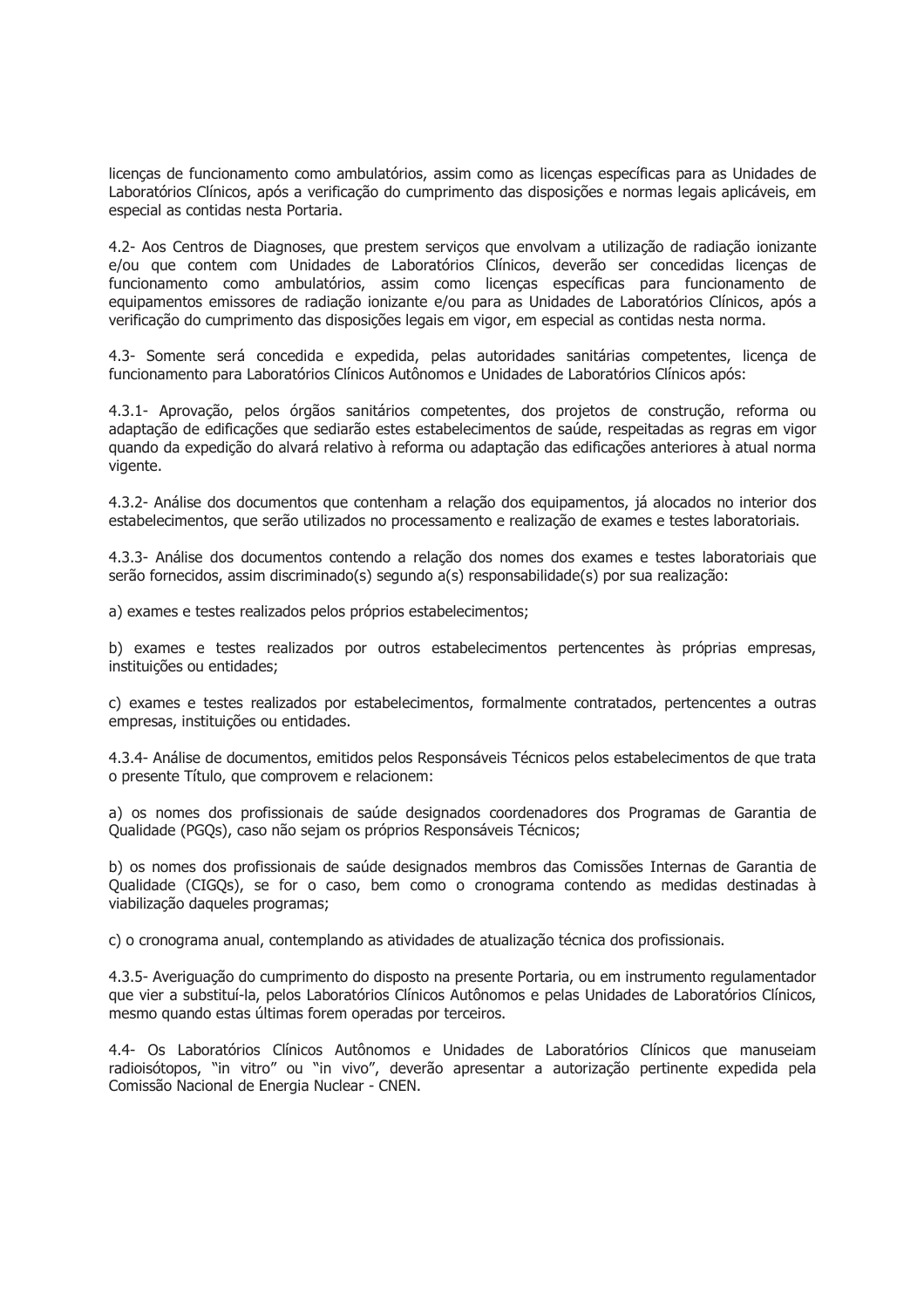4.5- Os Laboratórios Clínicos Autônomos e Unidades de Laboratórios Clínicos, no caso de exames ou testes que demandem a utilização de tecnologias - de produto e de processo - complexas e/ou de alto custo, poderão realizá-los em estabelecimentos formalmente contratados, ainda que localizados em outros países, desde que observem as seguintes disposições:

4.5.1- Enviem às autoridades sanitárias competentes cópias dos contratos de prestação de servicos firmados com as empresas, instituições ou entidades que realizarão os exames e testes laboratoriais.

4.5.1.1- Deverá constar dos contratos de prestação de servicos:

a) os nomes dos exames e testes laboratoriais que serão terceirizados;

b) os nomes dos métodos que serão empregados nas análises clínico-laboratoriais, segundo exames específicos;

c) os nomes dos Responsáveis Técnicos pelos Laboratórios Clínicos Autônomos e Unidades de Laboratórios Clínicos de empresas, instituições ou entidades que realizarão os exames e testes laboratoriais.

4.5.2- Adotem os procedimentos de transporte de material humano, em conformidade com o disposto nesta Norma.

4.5.3- Atendam o disposto na Resolução Nº 196, de 10-10-1996, do Conselho Nacional de Saúde, ou em diploma legal ou normativo que vier a substituí-la, que trata da pesquisa envolvendo o ser humano, se for o caso.

4.5.4- Atendam o disposto na legislação federal que trata da vigilância sanitária de portos, aeroportos e fronteiras, se for o caso.

4.6- As autoridades sanitárias competentes deverão inspecionar, no mínimo uma vez anualmente, os Laboratórios Clínicos Autônomos e as Unidades de Laboratórios Clínicos e avaliar detalhadamente os sequintes pontos:

4.6.1- Estrutura: estrutura organizacional e práticas gerenciais, efetiva implantação das programações e comissões obrigatórias, condições dos ambientes de trabalho, estrutura físico-funcional, equipamentos, produtos, artigos, insumos, veículos automotores para transporte e recursos humanos.

4.6.2- Execução de procedimentos.

4.6.3- Resultados.

4.7- Os estabelecimentos de saúde de que trata o presente Título, no caso de mudança de suas sedes de funcionamento, deverão atender às disposições para licenciamento desta Norma Técnica e da legislação vigente.

4.8- As disposições dos sub-itens de cumprimento da legislação vigente pelos estabelecimentos, e, também, aprovação, inspeções e análise documental pelas autoridades sanitárias, deverão ser observadas para a concessão e emissão de licenças de funcionamento dos Postos de Coleta Descentralizados vinculados técnica e formalmente a Laboratórios de Análises e Pesquisas Clínicas, Patologia Clínica e Congêneres.

## **DAS RESPONSABILIDADES TÉCNICAS**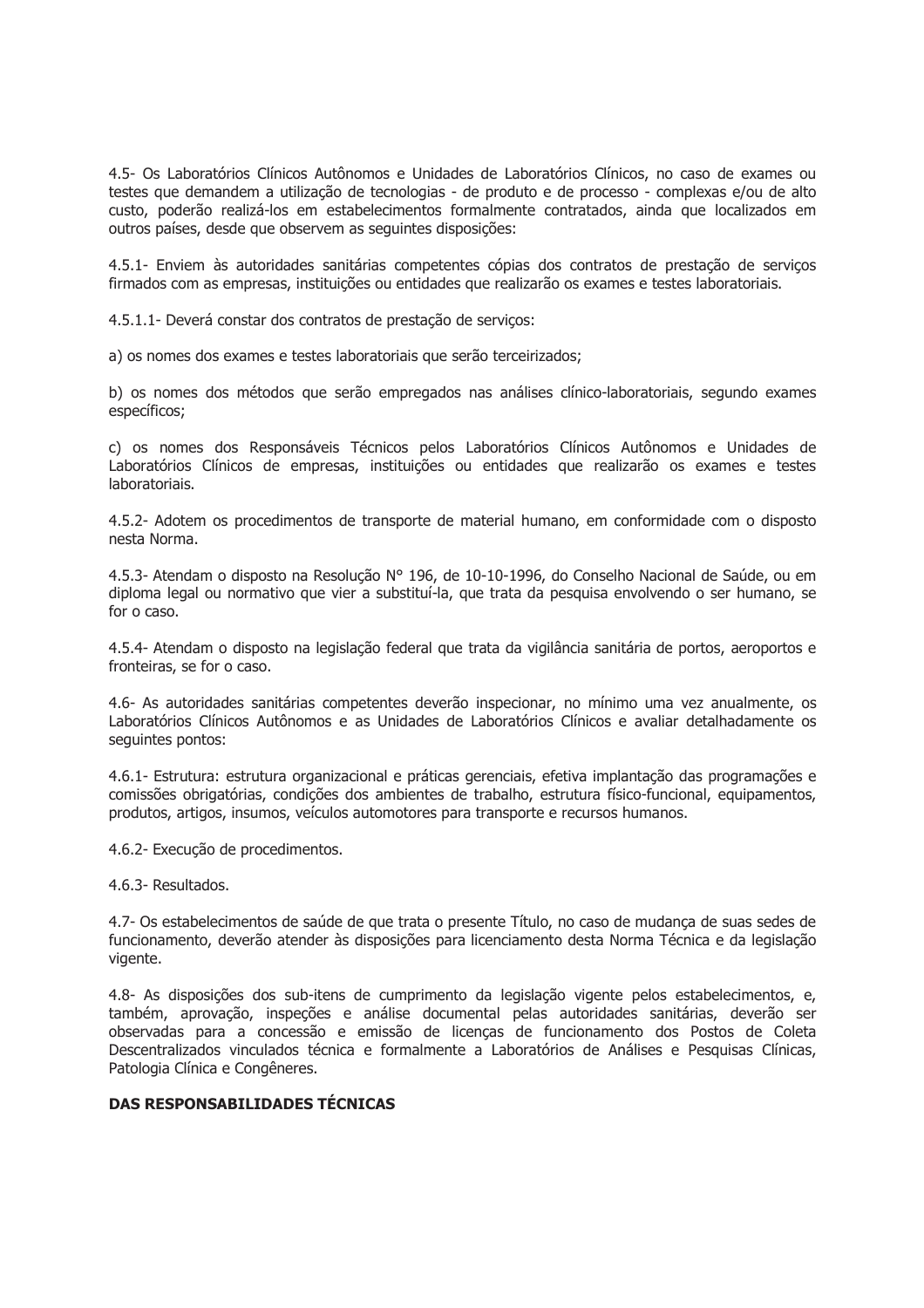4.9- Os Laboratórios Clínicos Autônomos, Unidades de Laboratórios Clínicos e Postos de Coletas Descentralizados, somente poderão funcionar com a presença de profissionais responsáveis ou seus substitutos.

4.9.1- As autoridades sanitárias competentes expedirão os pertinentes Termos de Responsabilidade Técnica perante os órgãos de vigilância sanitária para os profissionais, legalmente habilitados, responsáveis pelos estabelecimentos.

4.9.2- Os estabelecimentos de saúde deverão contar com Responsáveis Técnicos Substitutos perante os órgãos de vigilância sanitária, legalmente habilitados, para suprirem os casos de ausência ou impedimento dos Responsáveis Técnicos.

4.9.3- Os estabelecimentos de saúde do presente Título, que funcionarem por mais de 08 (oito) horas, diariamente, poderão contar com mais de um Responsável Técnico Substituto perante os órgãos de vigilância sanitária.

4.10- A assunção de responsabilidades técnicas pelos Laboratórios Clínicos Autônomos, Unidades de Laboratórios Clínicos e Postos de Coletas Descentralizados poderá ser pleiteada pelos seguintes profissionais legalmente habilitados:

a) médico, em conformidade com o Decreto Federal Nº 20.931, 11-01-1932, que Regula e Fiscaliza o Exercício da Medicina no Brasil;

b) farmacêutico, em conformidade com o Decreto Federal Nº 20.377, de 08-09-1931, a Lei Federal Nº 3.820, de 11-11-1960, o Decreto Federal Nº 85.878, de 07-04-1981, que Estabelece Normas Sobre o Exercício da Profissão de Farmacêutico;

c) biomédico, em conformidade com a Lei Federal  $N^{\circ}$  6.684, de 03-09-1979, que Regulamenta as Profissões de Biólogo e de Biomédico, o Decreto Federal Nº 88.439, de 28-06-1983, que Dispõe sobre a Regulamentação do Exercício da Profissão de Biomédico, a Lei Federal Nº 6.686, de 11-09-1979, sem as expressões consideradas inconstitucionais e a Lei Federal Nº 7.135, de 26-10-1983, sem as expressões e o artigo considerados inconstitucionais, pelo Supremo Tribunal Federal, Representação 1.256-DF, Acórdão STF, de 20-11-1985, ratificado pela Resolução Nº 86, de 24-06-1986, do Senado Federal.

4.11- A assunção de responsabilidades técnicas pelos Laboratórios de Toxicologia Clínica, poderá ser pleiteada pelos seguintes profissionais legalmente habilitados:

a) médico;

b) farmacêutico;

c) químico, em conformidade com a Lei Federal Nº 2.800, de 18-06-1956, e o Decreto Federal Nº 85.877, de 07-04-1981, que Estabelece Normas Sobre o Exercício da Profissão de Químico.

4.12- A assunção de responsabilidades técnicas pelos Laboratórios Clínicos Autônomos e Unidades de Laboratórios Clínicos administradas e vinculadas legalmente à Administração Pública Estadual, poderá ser pleiteada pelos profissionais pertencentes aos quadros da instituição, legalmente habilitados, enguadrados:

a) nas denominadas classes de biologista, conforme o inscrito na Lei Complementar Estadual Nº 674, de 08-04-1992: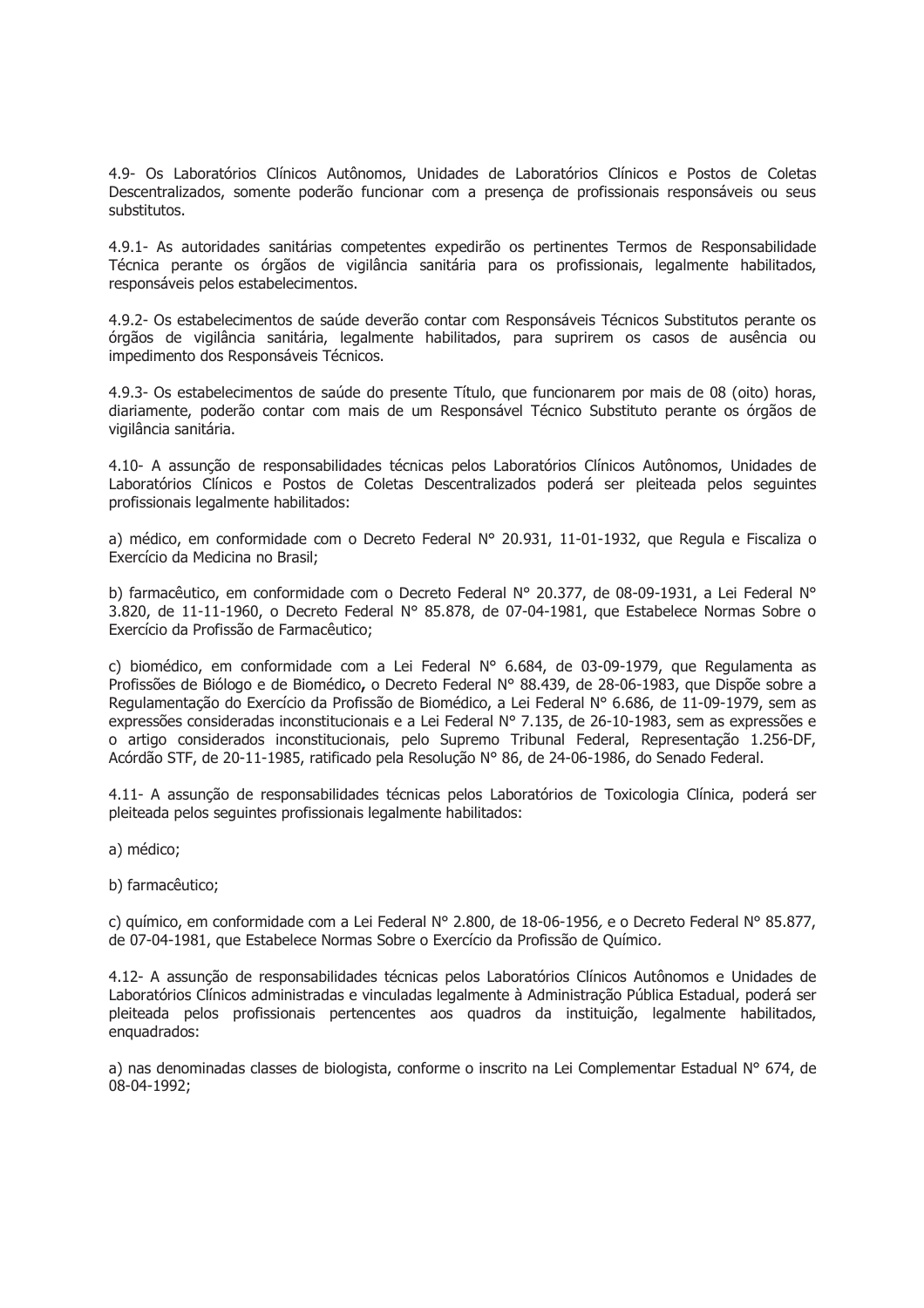b) na denominada classe de pesquisador científico, instituída pela Lei Complementar Estadual Nº 335, de 22-12-1983.

4.13- Os Responsáveis Técnicos pelos Laboratórios Clínicos Autônomos e Unidades de Laboratórios Clínicos, obrigatoriamente serão, também, os Responsáveis Técnicos pelos Postos de Coleta Descentralizados aos mesmos vinculados técnica e formalmente.

4.14- Os Responsáveis Técnicos pelos Laboratórios Clínicos Autônomos e Unidades de Laboratórios Clínicos, estes últimos solidariamente com os Responsáveis Técnicos pelos estabelecimentos assistenciais de saúde, responderão por quaisquer transtornos ou danos ocasionados aos clientes derivados da inapropriada orientação, coleta, conservação, preparo, acondicionamento, transporte do material coletado, processamento e realização de exames e testes laboratoriais, assim como por transtornos ou danos decorrentes de erros na informação de resultados.

4.14.1- A operação de Unidades de Laboratórios Clínicos por terceiros, não eximirá os Responsáveis Técnicos pelos estabelecimentos assistenciais de saúde de responsabilização por quaisquer transtornos ou danos ocasionados aos clientes.

4.14.2- O disposto nos sub-itens 4.14 e 4.14.1, aplica-se também às pessoas físicas ou jurídicas que mantêm os estabelecimentos.

4.15- O disposto nos sub-itens 4.14, 4.14.1 e 4.14.2 do presente Título, aplicar-se-á, também, a quaisquer transtornos ou danos ocasionados aos profissionais de saúde e aos trabalhadores de frotas de veículos automotores, bem como de empresas que transportam objetos e coisas, que sejam derivados do descumprimento do estabelecido nesta Norma Técnica em relação ao transporte de material humano para a realização de exames e testes laboratoriais.

#### **DOS CADASTROS**

4.16- Os órgãos de vigilância sanitária competentes organizarão o Cadastro da seguinte forma:

a) registro, no Cadastro destes estabelecimentos, de informações sobre a execução domiciliar de procedimentos de coleta de material humano:

b) registro, no Cadastro destes estabelecimentos, de informações sobre a implantação do Programa de Garantia de Oualidade.

## **DA ORGANIZAÇÃO** DA IDENTIFICAÇÃO DOS ESTABELECIMENTOS

4.17- Os Laboratórios Clínicos Autônomos e Unidades de Laboratórios Clínicos e Postos de Coletas Descentralizados, deverão ser clara e precisamente identificados, mediante o emprego de artefatos de comunicação visual de quaisquer natureza, de forma que as suas finalidades sejam facilmente compreendidas pelo público.

4.18- Deverão ser afixados em locais onde possam ser facilmente lidas por clientes, acompanhantes e circunstantes, utilizando-se para este fim de quaisquer artefatos de comunicação visual, as seguintes informações: os nomes dos Responsáveis Técnicos e os números de suas inscrições nos Conselhos Regionais de Exercício Profissional do Estado de São Paulo.

#### DOS REGISTROS E DOS INSTRUMENTOS DE CONTROLE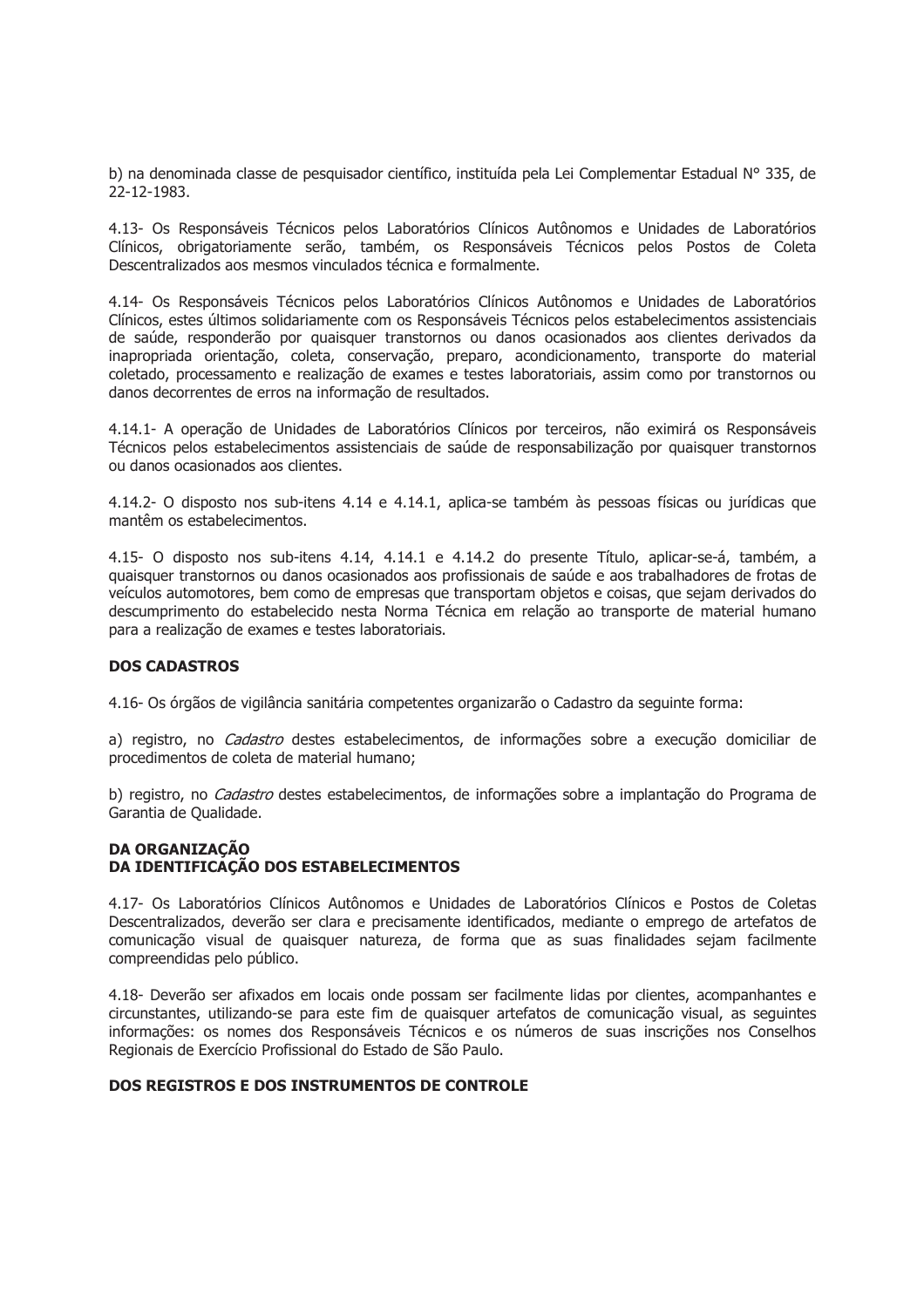4.19- Os Laboratórios Clínicos Autônomos, Unidades de Laboratórios Clínicos e Postos de Coletas Descentralizados, deverão manter cópias de instrumentos organizacionais e de relações contendo os nomes dos profissionais que trabalham regularmente nestes estabelecimentos, bem como manter registros de todos os equipamentos ou instrumentos críticos, contendo sua identificação e individualização, bem como seu arquivamento, de maneira que possam ser objeto de rápida verificação por parte das autoridades sanitárias competentes.

4.19.1- Os registros a que se refere o sub-item anterior, deverão propiciar a rastreabilidade de todo o processo de produção nos dois sentidos, ou seja, tomando-se como início do rastreamento a amostra ou o Laudo Técnico.

4.19.2- Os Laboratórios Clínicos Autônomos, Unidades de Laboratórios Clínicos e Postos de Coletas Descentralizados, deverão manter os arguivos dos seguintes Instrumentos de Controle, devidamente atualizados e organizados de tal forma que possam ser objeto de rápida verificação por parte das autoridades sanitárias competentes:

a) Cadastro de Clientes Atendidos.

b) Controle de Laudos Técnicos (Controle de Laudos Técnicos Emitidos e Entregues).

c) Controle de Amostras Comprometidas Tecnicamente (Controle de Rejeição e Repetição de Coleta de Material Humano Comprometido Tecnicamente).

4.19.3- Os arquivos dos Instrumentos de Controle de que tratam os sub-itens a, b e c do item 4.19.2, deverão conter os sequintes registros mínimos:

1- identificação dos clientes: nome completo, idade, sexo, endereço, forma de contato ágil (telefone do trabalho, de parentes, de vizinhos, residencial ou outros) e o nome do responsável legal quando for o caso;

2- as datas e os horários em que foram efetuadas as coletas, as datas e os horários de recebimento do material e, ainda, os nomes dos profissionais responsáveis pela coleta e recebimento do material humano:

3- os nomes completos dos médicos ou dos cirurgiões-dentistas solicitantes, seus respectivos números de inscrição nos Conselhos Regionais de Exercício Profissional do Estado de São Paulo e os nomes de todos os exames e testes laboratoriais solicitados;

4- as datas da entrega dos Laudos Técnicos de todos os exames e testes laboratoriais aos clientes, nos seus domicílios ou a terceiros mediante prévia autorização dos clientes e/ou aos médicos ou cirurgiõesdentistas solicitantes:

5- as datas das coletas que foram repetidas em função das primeiras amostras se apresentarem comprometidas tecnicamente para a realização de exames e testes laboratoriais;

6- as razões de natureza técnico-operacional que resultaram no comprometimento das amostras e demandaram a sua rejeição e/ou a repetição dos procedimentos de coleta de material humano.

4.19.4- Os arquivos de Cadastro de Clientes Atendidos e de Controle de Laudos Técnicos, deverão ser mantidos, no mínimo, durante 05 (cinco) anos, utilizando-se no processo de arquivamento o ordenamento cronológico.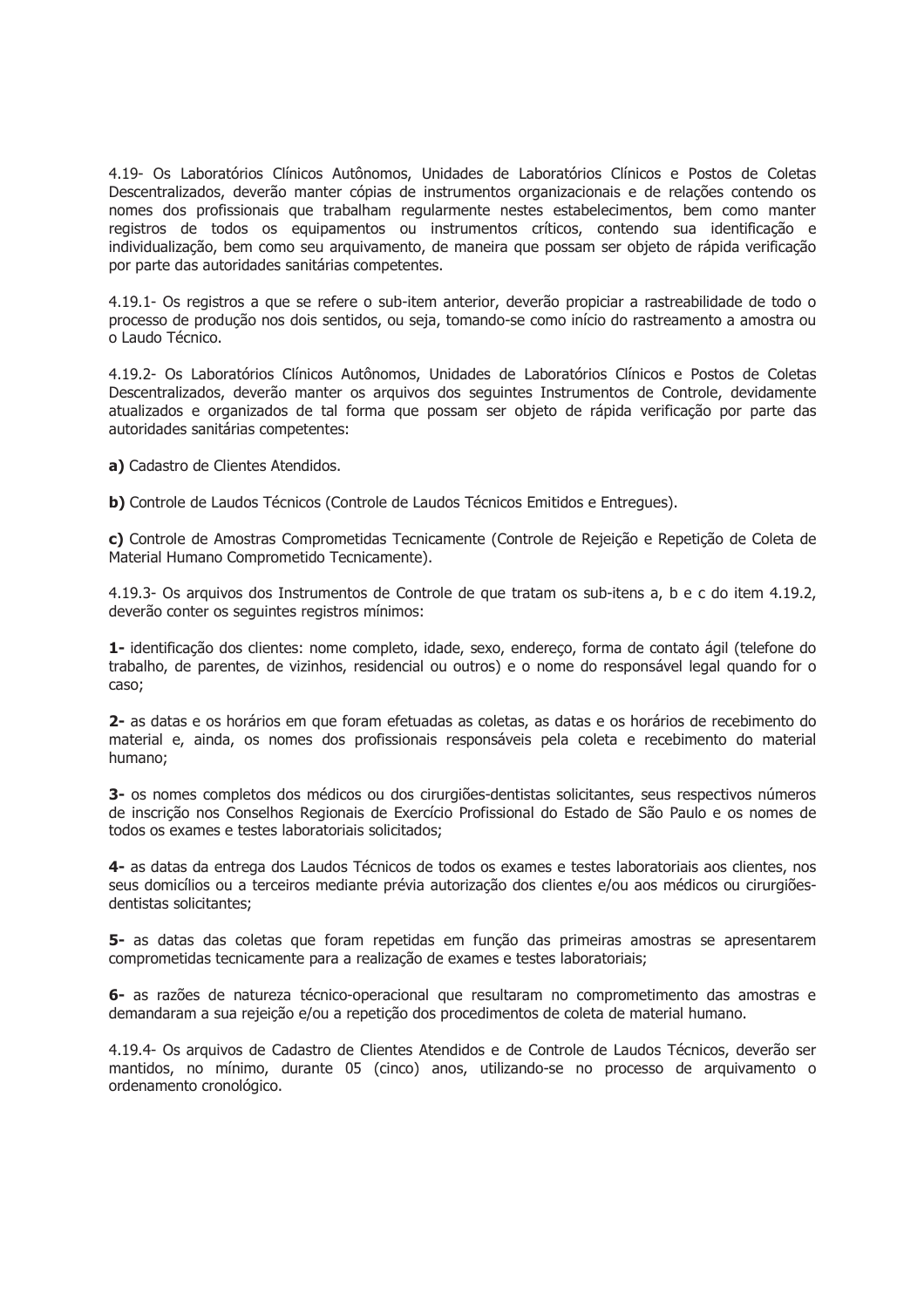4.19.5- Recomenda-se a manutenção dos arquivos de Controle de Amostras Tecnicamente Comprometidas, no mínimo, durante 02 (dois) anos, utilizando-se no processo de arquivamento o ordenamento cronológico.

4.19.6- Os resultados dos exames e testes realizados, obrigatoriamente, serão emitidos em impressos próprios para Laudos Técnicos.

4.19.7- É obrigatório registrar nos Laudos Técnicos a realização de exames e testes laboratoriais em amostras comprometidas tecnicamente.

4.19.8- Os Laudos Técnicos emitidos pelos Laboratórios Clínicos Autônomos e Unidades de Laboratórios Clínicos, deverão ser devidamente assinados pelos seus Responsáveis Técnicos e/ou por profissionais legalmente habilitados, de nível superior, pertencentes aos quadros de recursos humanos destes estabelecimentos.

## DAS PROGRAMAÇÕES E COMISSÕES PERMANENTES

4.20- Os Laboratórios Clínicos Autônomos e Unidades de Laboratórios Clínicos, deverão instituir programações e manter em funcionamento as Comissões Internas de Prevenção de Acidentes - CIPAs, ou sequir as recomendações das CIPAs dos estabelecimentos onde estão inseridos, sendo que as ações programáticas desenvolvidas também deverão produzir efeitos no funcionamento dos seus Postos de Coleta Descentralizados, no que for aplicável.

4.21- Os estabelecimentos de que trata o presente Título, obrigatoriamente, instituirão seus próprios Programas de Garantia de Qualidade (PGQs) objetivando avaliar a qualidade das coletas e do processamento de material humano, assim como dos resultados de exames e testes laboratoriais obtidos e, ainda, garantir *processos contínuos* de busca da qualificação dos serviços prestados ao indivíduo e à coletividade de pessoas.

4.22- Os Responsáveis Técnicos pelos estabelecimentos de que trata o presente Título, deverão definir as estratégias de implantação dos PGQs e assumir a coordenação dos Programas de Garantia de Qualidade (Coordenador do PGQ).

4.23- Os Laboratórios Clínicos Autônomos e Unidades de Laboratórios Clínicos, visando implementar as programações de garantia de qualidade, obrigatoriamente, constituirão suas Comissões Internas de Garantia de Oualidade (CIGOs).

4.23.1- A Comissão Interna de Garantia de Qualidade (CIGQ), deverá ser formalmente instalada pelo Responsável Técnico que, em ato próprio, designará para constituí-la o próprio Coordenador do PGO e mais 02 (dois) profissionais de nível universitário pertencentes ao quadro do estabelecimento.

4.24- Como parte dos seus Programas de Garantia de Qualidade, os Laboratórios Clínicos Autônomos e Unidades de Laboratórios Clínicos, que também tenham por finalidade a execução domiciliar de procedimentos de coleta de material humano, deverão instituir ações programáticas específicas voltadas para o monitoramento da coleta domiciliar de material humano.

4.24.1- O monitoramento da coleta domiciliar de material humano, deverá ser objeto de supervisão por parte de profissionais de nível superior, pertencentes aos quadros dos estabelecimentos de que trata o presente Título, sendo que os seus Responsáveis Técnicos indicarão formalmente os profissionais responsáveis por estas atividades.

4.25- Os Laboratórios Clínicos Autônomos e Unidades de Laboratórios Clínicos, como parte dos seus Programas de Garantia de Qualidade, deverão instituir o desenvolvimento de ações programáticas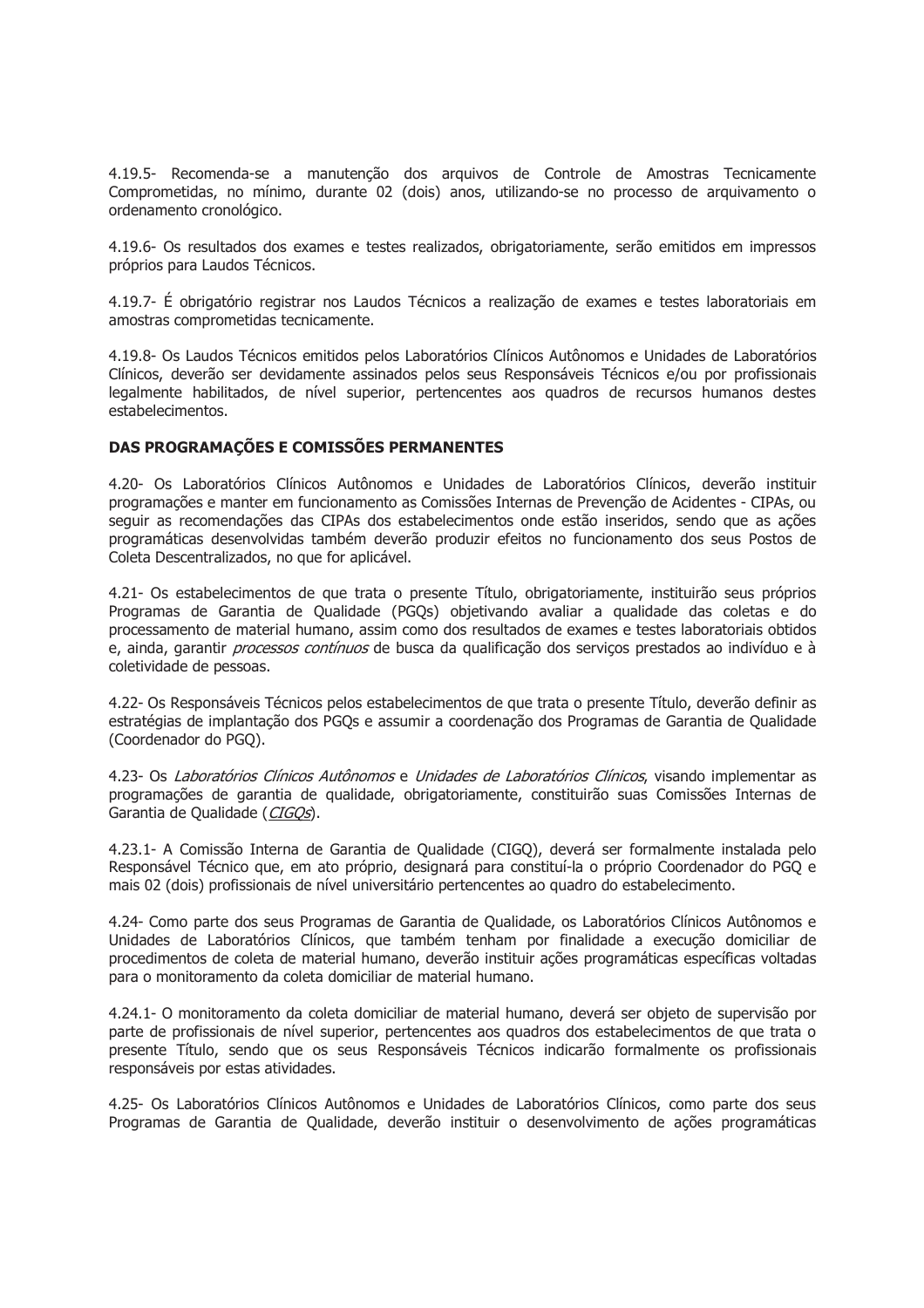sistematizadas, deliberadas e permanentes visando garantir a incorporação do Princípio da Biossegurança aos seus Programas de Garantia de Qualidade.

4.25.1- Entende-se como incorporação do Princípio da Biossegurança, a adoção de um conjunto de medidas voltadas para a prevenção, minimização ou eliminação de riscos inerentes às atividades de prestação de servicos, produção, ensino, pesquisa e desenvolvimento tecnológico, que possam comprometer a saúde do homem, o mejo ambiente e, ainda, a qualidade dos trabalhos desenvolvidos.

4.25.1.1- Inicialmente, deverão ser priorizados os seguintes pontos:

1- a normalização de procedimentos de segurança, a fim de preservar a saúde de profissionais e clientes;

2- a sinalização das áreas de risco, a fim de prevenir a ocorrência de acidentes e preservar a saúde dos profissionais;

3- o uso de equipamentos de proteção coletiva (EPCs) quando aplicável e dos equipamentos de proteção individual (EPIs), a fim de preservar a saúde de profissionais e clientes;

4- o gerenciamento dos resíduos de servicos de saúde - infectantes, guímicos e rejeitos radioativos - que potencialmente exponham a riscos os profissionais, os clientes e o meio ambiente;

5- a criação de um sistema interno de monitoramento da saúde dos trabalhadores, que inclua a notificação de acidentes e a realização de exames admissionais e periódicos.

4.26- Os Responsáveis Técnicos pelos Laboratórios Clínicos Autônomos, Unidades de Laboratórios Clínicos e Postos de Coletas Descentralizados, deverão providenciar os recursos materiais e humanos necessários, a calibração e manutenção preventiva periódica de equipamentos e, ainda, organizar treinamentos de profissionais, dentre outras medidas que se façam pertinentes, de forma a propiciar condições técnico-operacionais favoráveis ao desenvolvimento dos Programas de Garantia de Qualidade (PGQs) nos estabelecimentos de que trata a presente Portaria.

4.27- No interesse da preservação da saúde e segurança dos indivíduos e da coletividade de pessoas, bem como dos profissionais de saúde, para os efeitos desta Norma Técnica, tipificará infração à legislação sanitária vigente a não implantação dos Programas de Garantia de Qualidade (PGOs) nos Laboratórios Clínicos Autônomos e Unidades de Laboratórios Clínicos.

# **DA ESTRUTURA FÍSICO-FUNCIONAL**

4.28- Os Laboratórios Clínicos Autônomos, Unidades de Laboratórios Clínicos e Postos de Coletas Descentralizados, de acordo com suas especificidades e em conformidade com a complexidade dos procedimentos executados, deverão dispor de documentos e registros legais para o seu funcionamento, atualizados e aprovados pelas autoridades competentes, observadas as normas gerais de edificações previstas na legislação municipal e estadual, em normas e regulamentos pertinentes e na Resolução RDC 50, de 21 de fevereiro de 2002, da Agência Nacional de Vigilância Sanitária - ANVISA, do Ministério da Saúde, ou em instrumento normativo que vier a substituí-la.

4.29- Para efeitos desta Norma Técnica, é terminantemente proibida a instalação dos estabelecimentos de que trata o presente Título, nas dependências de farmácias, drogarias e congêneres.

4.29.1- As dependências destes estabelecimentos não poderão ser utilizadas para outras finalidades.

## DOS AMBIENTES E ÁREAS MÍNIMAS DOS LABORATÓRIOS CLÍNICOS AUTÔNOMOS E UNIDADES DE LABORATÓRIOS CLÍNICOS GERAIS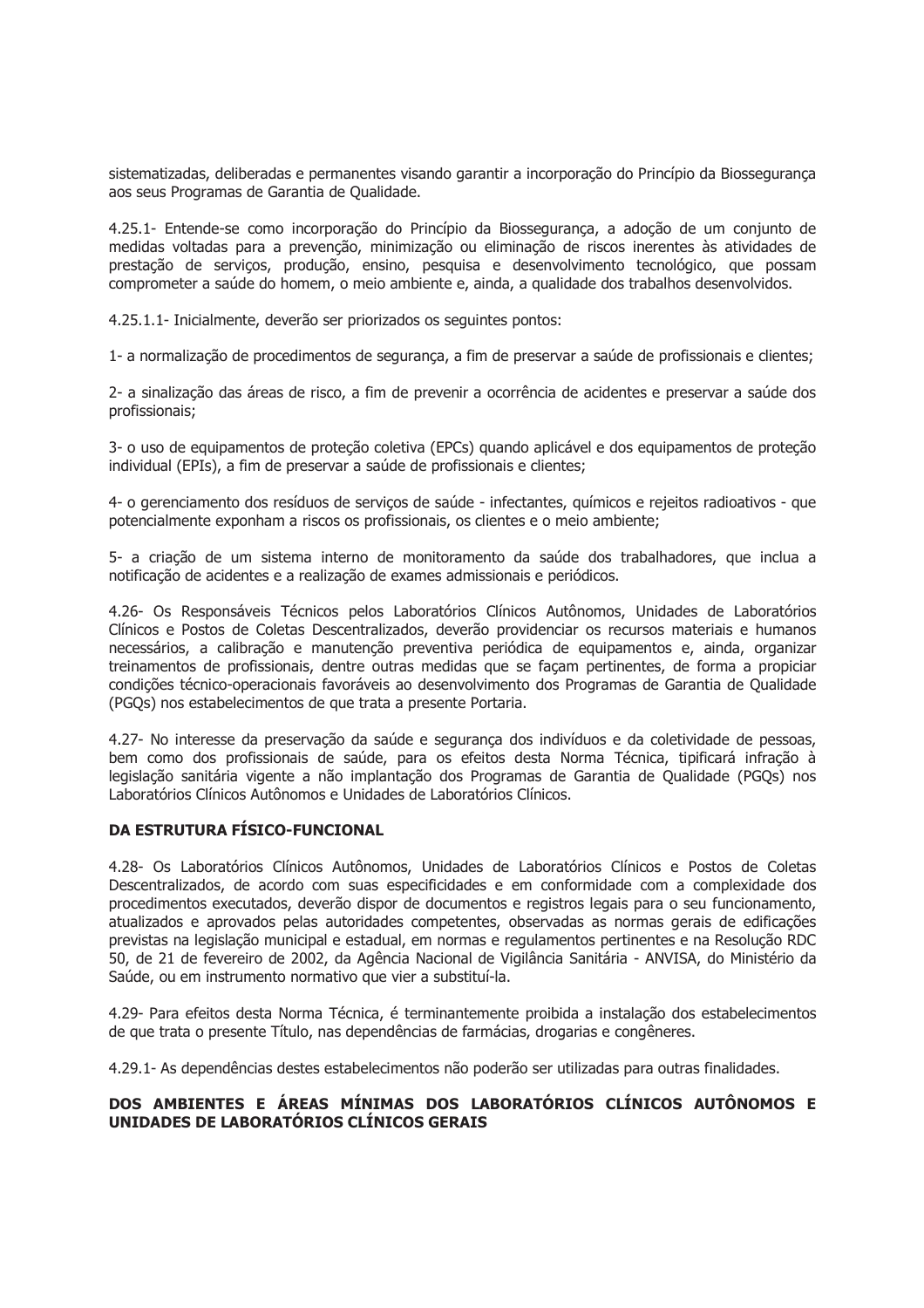4.30- Nos Laboratórios Clínicos Autônomos e Unidades de Laboratórios Clínicos e Postos de Coletas Descentralizados, obrigatoriamente, deverão ser cumpridas as seguintes exigências:

4.30.1- Os Laboratórios Clínicos Autônomos, Unidades de Laboratórios Clínicos Gerais e Postos de Coletas Descentralizados, que desenvolvem atividades de coleta no interior de suas dependências, deverão contar com:

a) (um) lavatório localizado o mais próximo possível dos ambientes de coleta.

4.30.2- Os estabelecimentos que contarem com mais de 02 (dois) Boxes de Coleta, deverão possuir 01 (um) lavatório para cada 02 (dois) Boxes de Coleta adicionais ou fração, localizado o mais próximo possível dos ambientes de coleta.

4.31- Os ambientes e áreas especificas e ou individualizadas, deverão estar contidos em espaço físico com dimensão mínima conforme Resolução RDC 50/2002, da ANVISA, ou outro instrumento normativo que vier a substituí-la.

4.32- Os Laboratórios Clínicos Autônomos e Unidades de Laboratórios Clínicos Gerais, deverão:

4.32.1- Contar com mobiliário, inclusive bancadas, nos postos de trabalho, que apresentem as características dimensionais que possibilitem posicionamento e movimentação adequados dos segmentos corporais, conforme dispõe a Norma Regulamentadora 17 - Ergonomia, aprovada pela Portaria MTb/GM Nº 3.214, de 08-06-1978, e alterada pela Portaria MTbPS/GM Nº 3.751, de 23-11-1990.

4.32.2- Dispor de espaços em torno dos equipamentos dimensionados de forma que os profissionais possam se movimentar com segurança, conforme dispõe a Norma Regulamentadora 12 - Máquinas e Equipamentos, aprovada pela Portaria MTb/GM Nº 3.214, de 08-06-1978, e alterada pelas Portarias MTb/SSST Nº 13, de 24-10-1994, Nº 25, de 03-12-1996 e Nº 04, de 28-01-1997.

4.32.3- Manter a distância mínima entre equipamentos de 0,60cm, conforme dispõe a Norma Regulamentadora 12 - Máquinas e Equipamentos, aprovada pela Portaria MTb/GM Nº 3.214, de 08-06-1978, e alterada pelas Portarias MTb/SSST N° 13, de 24-10-1994, N° 25, de 03-12-1996 e N° 04, de 28- $01-1997.$ 

4.32.4- Contar com área provida de instalação para lavagem dos olhos.

4.32.5- Nos estabelecimentos em que trabalhem mais de 30 (trinta) até 300 (trezentos) profissionais, as condições de área para alimentação, conforme dispõe a Norma Regulamentadora 24 - Condições Sanitárias e de Conforto nos Locais de Trabalho, aprovada pela Portaria MTb/GM Nº 3.214, de 08-06-1978, e alterada pela Portaria MTb/SSST Nº 13, de 17-09-1993, deverão preencher os sequintes requisitos mínimos:

1- os locais deverão ser arejados e bem iluminados;

2- os locais deverão ser providos de lavatórios e pias instalados nas suas proximidades ou no seu interior;

3- nos locais deverá haver o fornecimento de água potável para os profissionais.

## DOS AMBIENTES E ÁREAS MÍNIMAS DOS LABORATÓRIOS CLÍNICOS AUTÔNOMOS E UNIDADES DE LABORATÓRIOS CLÍNICOS ESPECÍFICOS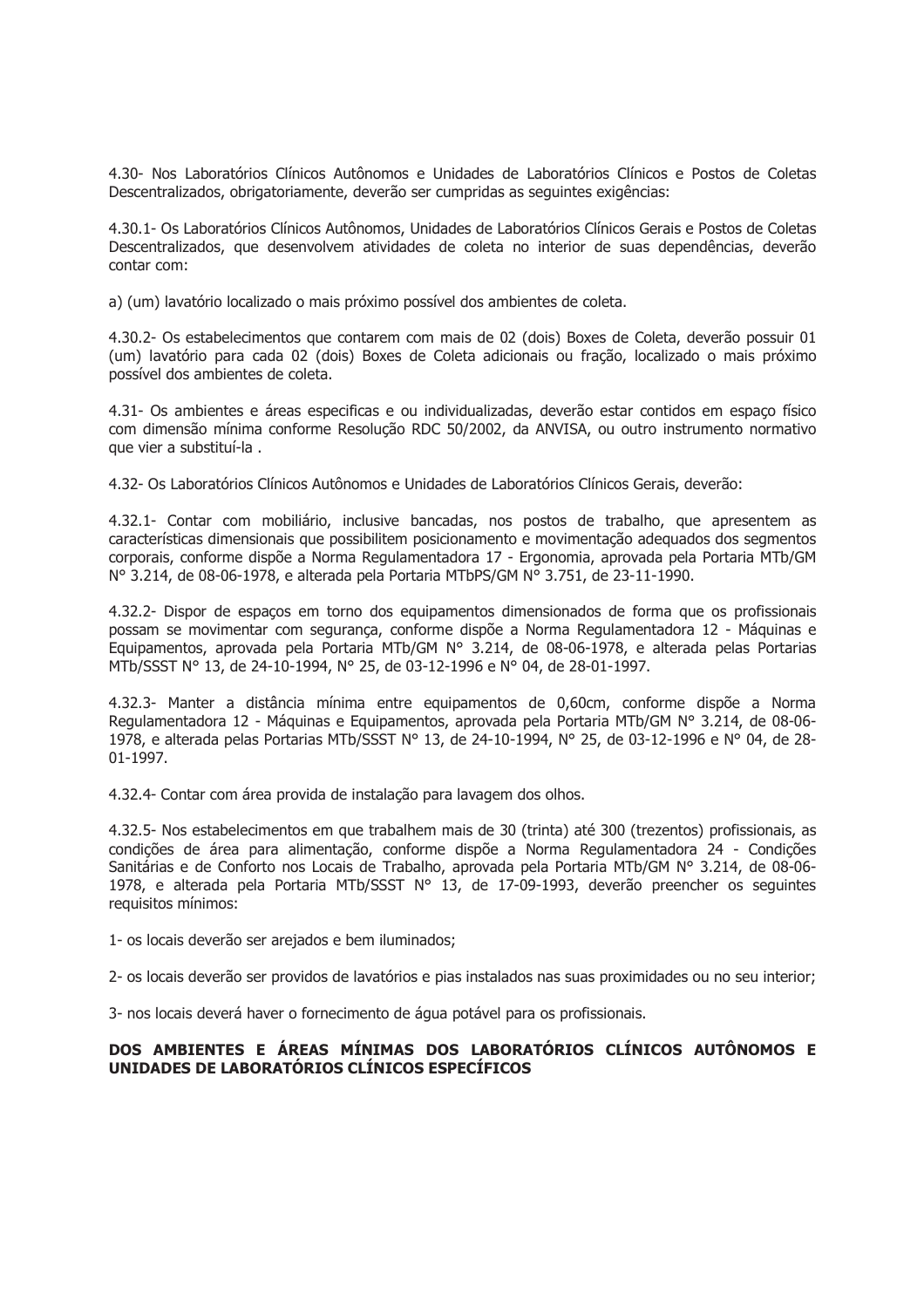4.33- Aos Laboratórios Clínicos Autônomos e Unidades de Laboratórios Clínicos Específicos, que desenvolvem atividades de coleta no interior de suas dependências, aplicam-se os termos dos sub-itens anteriores do presente Título.

## 4.34- Os Laboratórios Clínicos Autônomos e Unidades de Laboratórios Clínicos Específicos, deverão:

a) cumprir a legislação vigente, bem como os termos da Resolução RDC 50/2002, da ANVISA, ou de outro instrumento normativo que vier a substituí-la.

# DOS EQUIPAMENTOS, PRODUTOS, ARTIGOS E VEÍCULOS AUTOMOTORES PARA **TRANSPORTE**

4.35- Os Laboratórios Clínicos Autônomos e Unidades de Laboratórios Clínicos e Postos de Coletas Descentralizados de acordo com suas especificidades e em conformidade com a complexidade dos procedimentos executados, no que for aplicável, somente poderão ser utilizados equipamentos, produtos e artigos, de fabricação nacional ou importados, cuja comercialização tenha sido objeto de autorização por parte dos órgãos públicos competentes.

4.36- Os grupos de equipamentos, produtos e artigos, de fabricação nacional ou importados, classificados como produtos correlatos, deverão ser objeto de registros, ou da isenção dos mesmos, junto ao Órgão de Vigilância Sanitária, do Ministério da Saúde.

4.37- Os Responsáveis Técnicos pelos Laboratórios Clínicos Autônomos e Unidades de Laboratórios Clínicos, deverão manter disponíveis no interior das dependências destes estabelecimentos, para análise das autoridades sanitárias competentes, Instrumentos de Controle atualizados contendo as sequintes informações em relação aos equipamentos empregados no processamento de material humano e realização de exames e testes laboratoriais:

4.37.1- Planilha do Equipamento: data do último conserto ou reparo, data da última calibração, data da última manutenção preventiva e sua periodicidade.

4.37.1.1- Na Planilha do Equipamento deverá constar campo específico para registro do nome do técnico responsável pela execução das atividades de conserto ou reparo, calibração e manutenção preventiva.

4.37.2- Planilha dos Equipamentos ou Aparelhos Volumétricos de Vidro: tipos de equipamentos ou aparelhos volumétricos de vidro utilizados nos *processos analíticos* e data da última calibração.

4.37.2.1- Na Planilha dos Equipamentos ou Aparelhos Volumétricos de Vidro, deverá constar campo específico para registro do nome do técnico responsável pela execução das atividades de calibração.

4.37.3- Contrato (s) de Prestação de Serviços, firmado (s) com pessoa (s) física (s) ou jurídica (s), com capacitação técnica para executar (em) os procedimentos de conserto ou reparo, calibração e manutenção preventiva, sendo que o (s) contrato (s) deverá (ão) conter a (s) especificação (ões) do (s) equipamento (s).

4.37.3.1- Entende-se capacitação técnica como o conhecimento do (s) processo (s) tecnológico (s) do (s) equipamento (s).

4.37.4- Comprovantes de Capacitação de profissionais dos próprios estabelecimentos que executam os procedimentos de conserto ou reparo, calibração e manutenção preventiva de equipamentos empregados no processamento de material humano e realização de exames e testes laboratoriais.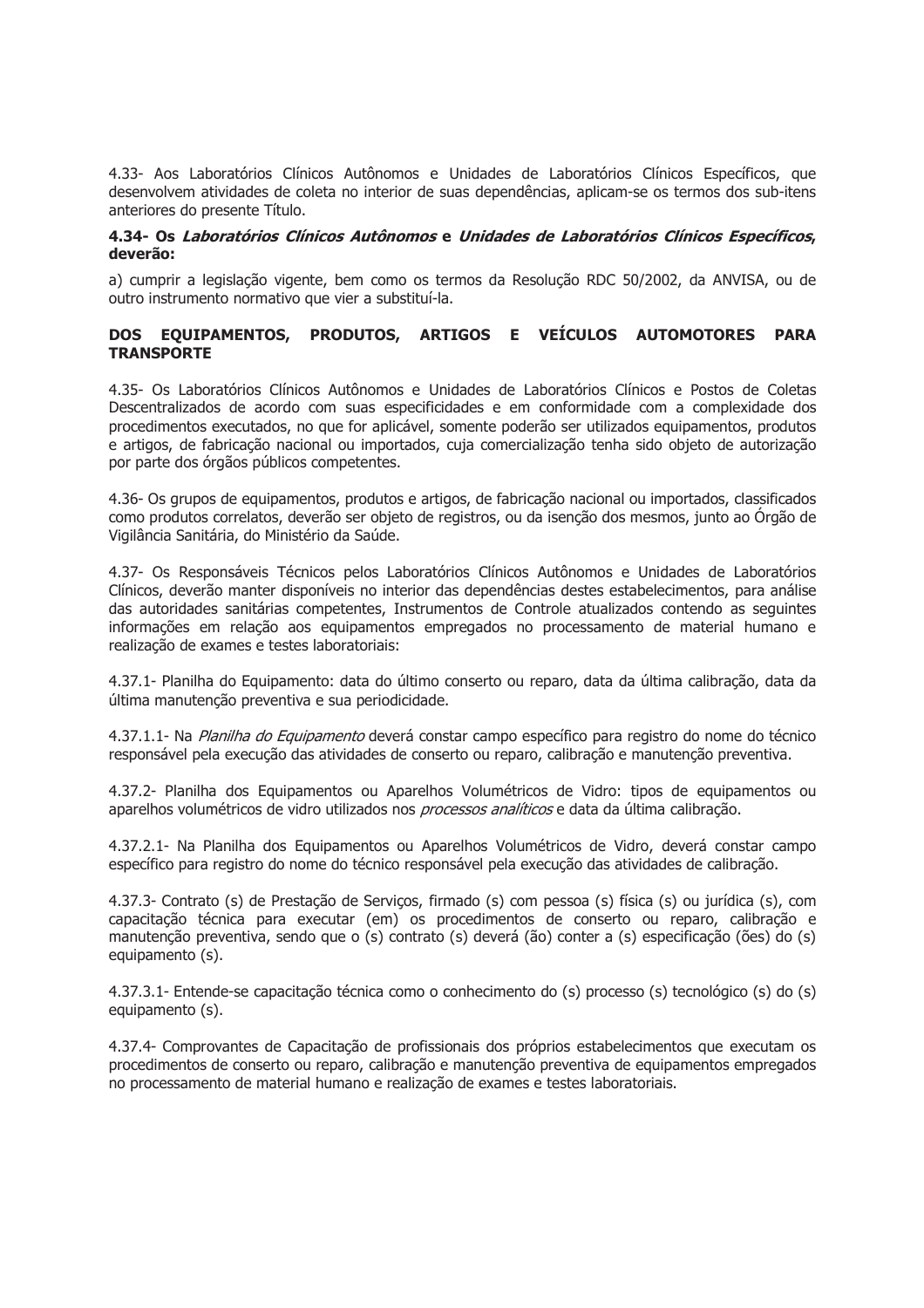4.37.4.1- Os Comprovantes de Capacitação deverão conter as especificações, fornecidas pelos fabricantes, dos equipamentos objeto de conserto ou reparo, calibração e manutenção preventiva.

4.38- Deverão contar com conjuntos para atendimento de emergências, os estabelecimentos de que trata o presente Título onde são executados procedimentos que apresentem as seguintes características: exijam a prévia administração, por via oral ou parenteral, de quaisquer substâncias ou medicamentos, sejam de longa duração e exijam monitoramento durante os seus processos de execução.

4.39- Nos estabelecimentos de que trata o presente Título, os equipamentos que não estiverem em perfeitas condições de uso deverão ser retirados do interior dos ambientes de trabalho ou, quando a remoção for impossível, exibir aviso inequívoco de proibição de uso.

4.40- Os Laboratórios Clínicos Autônomos e Unidades de Laboratórios Clínicos, e Postos de Coletas Descentralizados, deverão dispor de veículos automotores para o transporte de todos os materiais coletados até suas dependências.

4.41- Os Laboratórios Clínicos Autônomos e Unidades de Laboratórios Clínicos que também tenham por finalidade a coleta domiciliar de material humano, deverão dispor de veículos automotores próprios para o transporte até suas dependências das amostras coletadas, bem como para o transporte dos profissionais até os domicílios dos cidadãos.

## **DOS RECURSOS HUMANOS**

4.42- Os Laboratórios Clínicos Autônomos, Unidades de Laboratórios Clínicos e Postos de Coletas Descentralizados, deverão ser dotados de quadros de recursos humanos dimensionados de forma a garantir a sua operacionalização sem quaisquer transtornos ou danos para os clientes.

4.43- No dimensionamento dos quadros de recursos humanos, deverão ser considerados pontos quantitativos e pontos qualitativos, relacionados às formações técnicas diferenciadas e às habilitações dos profissionais necessárias e exigidas pela legislação em vigor para a execução de atividades específicas.

4.43.1- A escala de trabalho deve assegurar a cobertura ou disponibilidade de pessoal, de acordo com o funcionamento do servico:

4.44- Nos termos da legislação em vigor, nos estabelecimentos de que trata o presente Título, os procedimentos de coleta de material humano poderão ser executados pelos sequintes profissionais legalmente habilitados:

4.44.1- De nível superior: médicos e enfermeiros; farmacêuticos e biomédicos e, ainda, biólogos e guímicos que no curso de graduação e/ou em caráter extracurricular fregüentaram disciplinas que confiram capacitação para a execução das atividades de coleta.

4.44.2- De nível técnico: técnicos de enfermagem, assim como técnicos de laboratório, técnicos em patologia clínica e profissionais legalmente habilitados que concluíram curso em nível de ensino de 2° grau, que, no curso de graduação e/ou em caráter extracurricular, freqüentaram disciplinas que confiram capacitação para a execução das atividades de coleta.

4.44.2.1- Os profissionais de que trata o sub-item anterior, poderão executar todas as atividades técnicas relacionadas às etapas de tratamento pré-analítico, mediante prévio treinamento.

4.44.2.2- É dispensável prévio treinamento para técnicos de laboratório e técnicos em patologia clínica.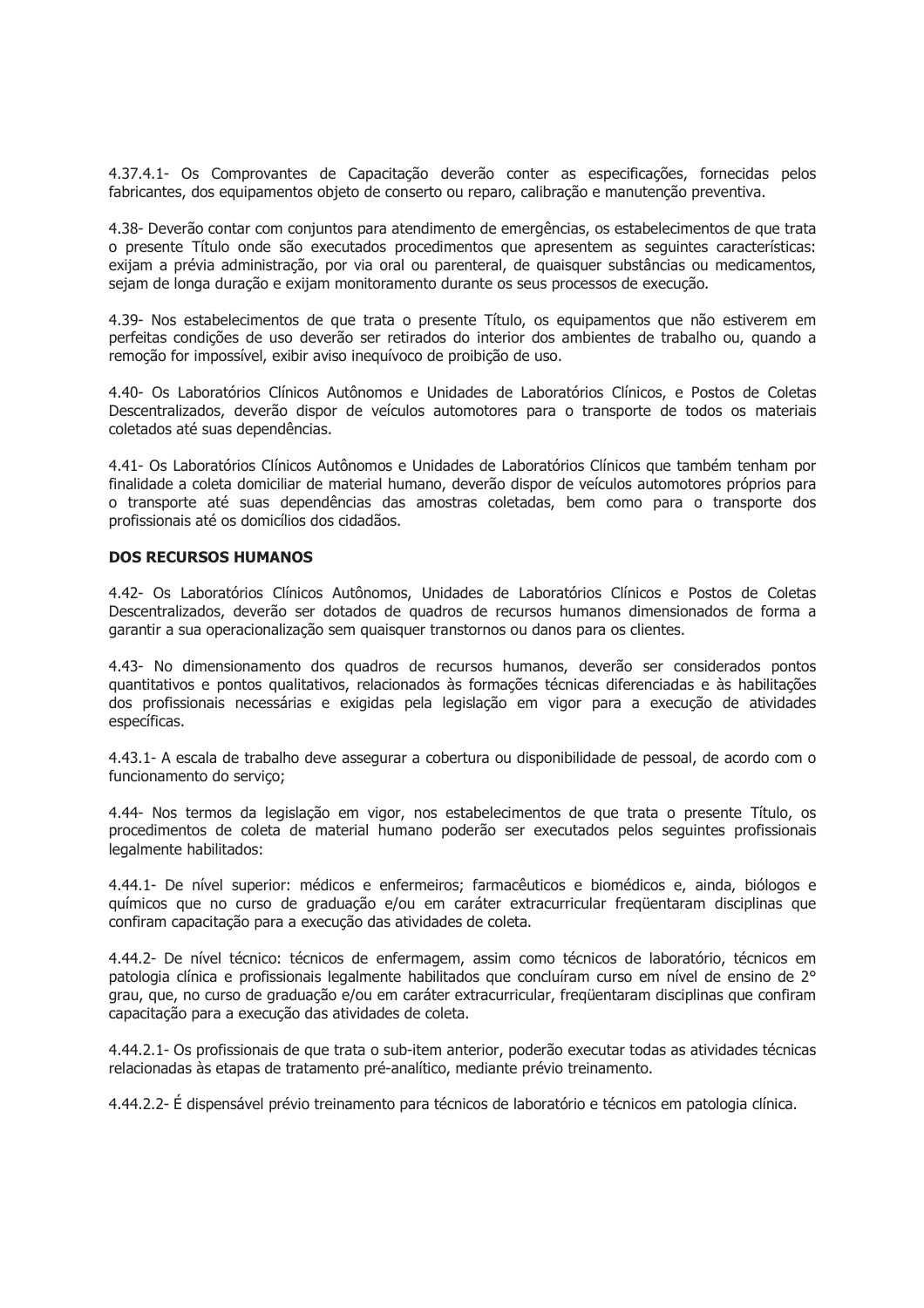4.44.3- De nível intermediário (médio): auxiliares de enfermagem, assim como profissionais legalmente habilitados que concluíram curso em nível de ensino de 1º grau, que, no curso de graduação e/ou em caráter extracurricular, freqüentaram disciplinas que confiram capacitação para a execução das atividades de coleta.

4.44.3.1- Os profissionais de que trata o sub-item anterior, poderão executar todas as atividades auxiliares relacionadas às etapas de tratamento pré-analítico, mediante prévio treinamento.

4.45- Nos termos da legislação em vigor, nos estabelecimentos de que trata o presente Título, os procedimentos de processamento de material humano e realização de exames e testes laboratoriais, poderão ser executados pelos seguintes profissionais legalmente habilitados:

4.45.1- De nível superior: médicos, farmacêuticos, biomédicos e biólogos, responsáveis pelas análises clínico-laboratoriais.

4.45.1.1- No caso de Laboratórios de Toxicologia Clínica, os seguintes profissionais de nível superior: médicos, farmacêuticos e químicos, responsáveis pelas análises clínico-laboratoriais, e, ainda, biomédicos e biólogos.

4.45.1.2- No caso de Laboratórios Clínicos Autônomos ou de Unidades de Laboratórios Clínicos administradas e vinculadas legalmente à Administração Pública Estadual, os profissionais pertencentes aos quadros da instituição, legalmente habilitados, enguadrados nas denominadas classes de biologista e de pesquisador científico, inscritas, respectivamente, nas Leis Complementares Estaduais Nº 674, de 08-04-1992, e Nº 335, de 22-12-1983.

4.45.2- De nível técnico: técnico de laboratório, técnico em patologia clínica e profissionais legalmente habilitados que comprovem conclusão de curso em nível de ensino de 2º grau que confira capacitação para a execução de atividades técnicas afetas à fase pré-analítica e, sob supervisão dos profissionais responsáveis pelas análises clínico-laboratoriais, afetas à fase analítica.

4.45.3- De nível intermediário (médio): profissionais legalmente habilitados que concluíram curso em nível de ensino de 1º grau que confira capacitação para a execução de atividades auxiliares relacionadas às fases pré-analítica e analítica.

4.46- Para os efeitos desta Norma Técnica, todos os profissionais deverão estar legalmente habilitados, sendo que, serão considerados legalmente habilitados, os profissionais que apresentarem:

4.46.1- Documentos comprobatórios de conclusão dos seguintes cursos de formação ou qualificação profissional:

1- de nível superior: medicina, farmácia, ciências biológicas - modalidade médica (biomedicina), ciências biológicas ou história natural (biólogo), química e enfermagem;

2- de nível técnico: técnico de enfermagem e profissionais que concluíram curso em nível de ensino de 2° grau que confira capacitação para a execução das atividades de coleta;

3- de nível técnico: técnico de laboratório, técnico de patologia clínica e profissionais que concluíram curso em nível de ensino de 2º grau que confira capacitação para a execução de atividades técnicas afetas às fases pré-analítica e analítica;

4- de nível intermediário (médio); auxiliar de enfermagem e profissionais legalmente habilitados que concluíram curso em nível de ensino de 1º grau que confira capacitação para a execução das atividades de coleta: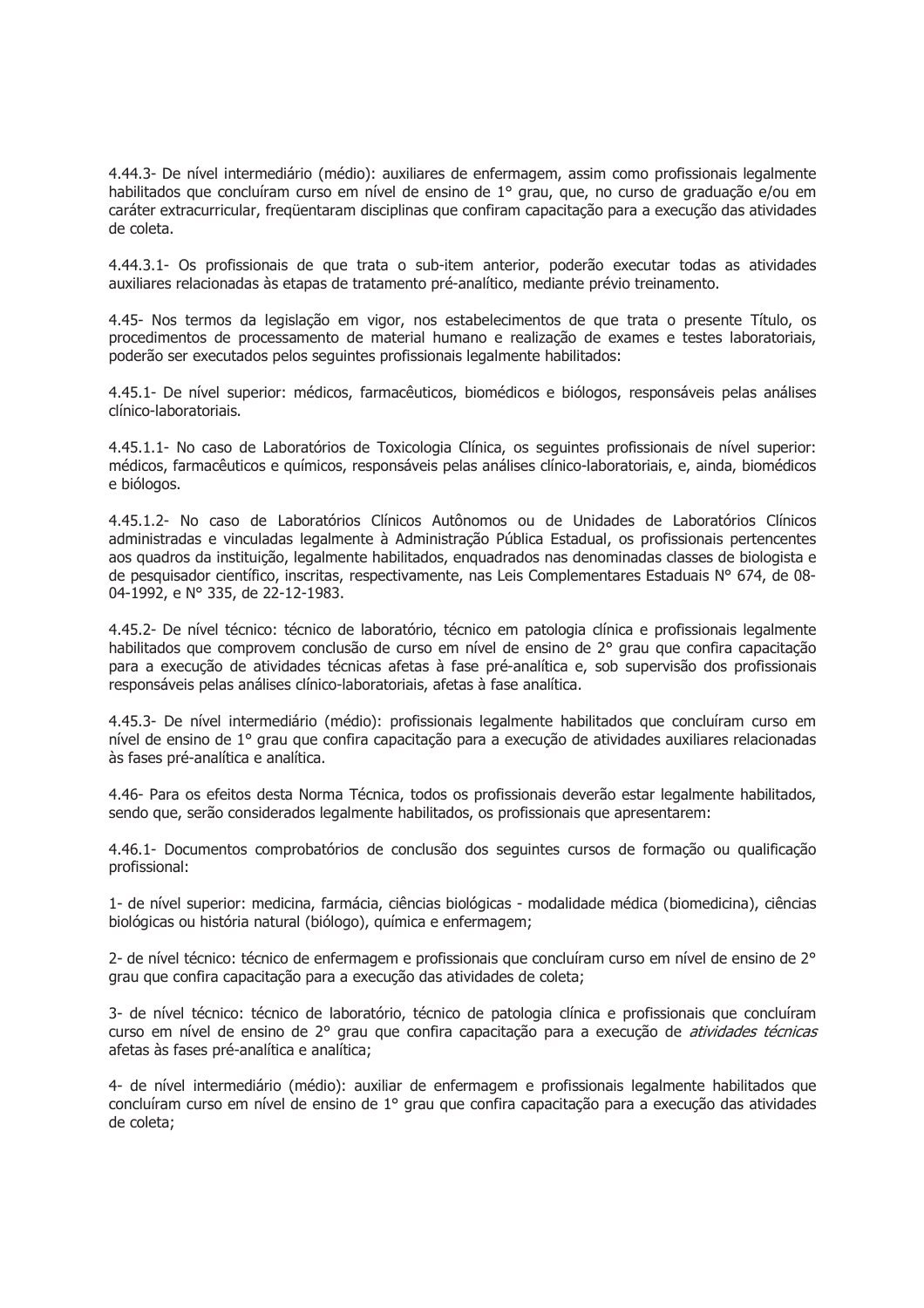5- de nível intermediário (médio): profissionais legalmente habilitados que concluíram curso em nível de ensino de 1º grau que confira capacitação para a execução de atividades auxiliares relacionadas às fases pré-analítica e analítica.

4.46.2- Diplomas ou Certificados de Conclusão expedidos por instituições ou entidades reconhecidas pelas autoridades do setor da educação, a nível federal e estadual, que ministrem cursos de formação ou qualificação profissional no campo da saúde.

4.46.3- Diplomas ou Certificados de Conclusão de cursos de formação ou qualificação profissional reconhecidos pelo Ministério da Educação ou por instâncias técnico-administrativas que o antecederam.

4.46.4- Inscrições e obrigações legais regularizadas junto aos Conselhos Regionais de Exercício Profissional do Estado de São Paulo, quando for o caso.

4.47- Os Responsáveis Técnicos pelos Laboratórios Clínicos Autônomos e Unidades de Laboratórios Clínicos, deverão:

4.47.1- Manter organizados e acessíveis às autoridades sanitárias competentes os contratos de trabalho dos profissionais, bem como os documentos legais que corroborem e dêem forma jurídica à prestação de serviços nas dependências dos estabelecimentos, quando for o caso, por profissionais não contratados nos termos da legislação trabalhista vigente.

4.47.2- Manter organizados e acessíveis às autoridades sanitárias competentes os comprovantes de habilitação dos profissionais contratados e dos prestadores de servicos, quando for o caso, assim como os números dos seus registros junto aos Conselhos Regionais de Exercício Profissional do Estado de São Paulo.

4.47.3- Prover uniformes de trabalho (jalecos de mangas longas, dentre outros) para os profissionais de suas equipes técnicas, bem como de suas equipes de higienização ambiental (vestimenta apropriada, dentre outros), consideradas as características e especificidades técnicas das atividades executadas.

4.47.4- Providenciar a vacinação contra o tétano e contra o Vírus da Hepatite B de todos os profissionais que executam as atividades de coleta, processamento de material humano e higienização ambiental.

4.47.4.1- É obrigatória a manutenção dos registros comprobatórios da vacinação dos profissionais no interior das dependências dos estabelecimentos de que trata o presente Título, de forma a propiciar a rápida verificação por parte das autoridades sanitárias competentes.

4.47.5- Garantir o treinamento teórico-prático dos profissionais, sempre que a execução de novos procedimentos e recursos tecnológicos forem incorporados ao processo de produção de servicos destes estabelecimentos.

4.47.6- Garantir o treinamento dos profissionais das equipes de higienização ambiental, no que se refere ao manuseio, acondicionamento, transporte, armazenamento, tratamento e destinação final de resíduos de servicos de saúde.

4.47.7- Organizar atividades de atualização, no mínimo anuais, dos profissionais de nível universitário, de nível técnico e, também, de nível intermediário (médio), contratados nos termos da legislação trabalhista vigente, que executam os procedimentos de coleta, transporte de material humano, processamento e realização de exames e testes laboratoriais, e, quando for o caso, também dos profissionais prestadores de servicos cuja atuação se relacione com as atividades fim destes estabelecimentos de saúde.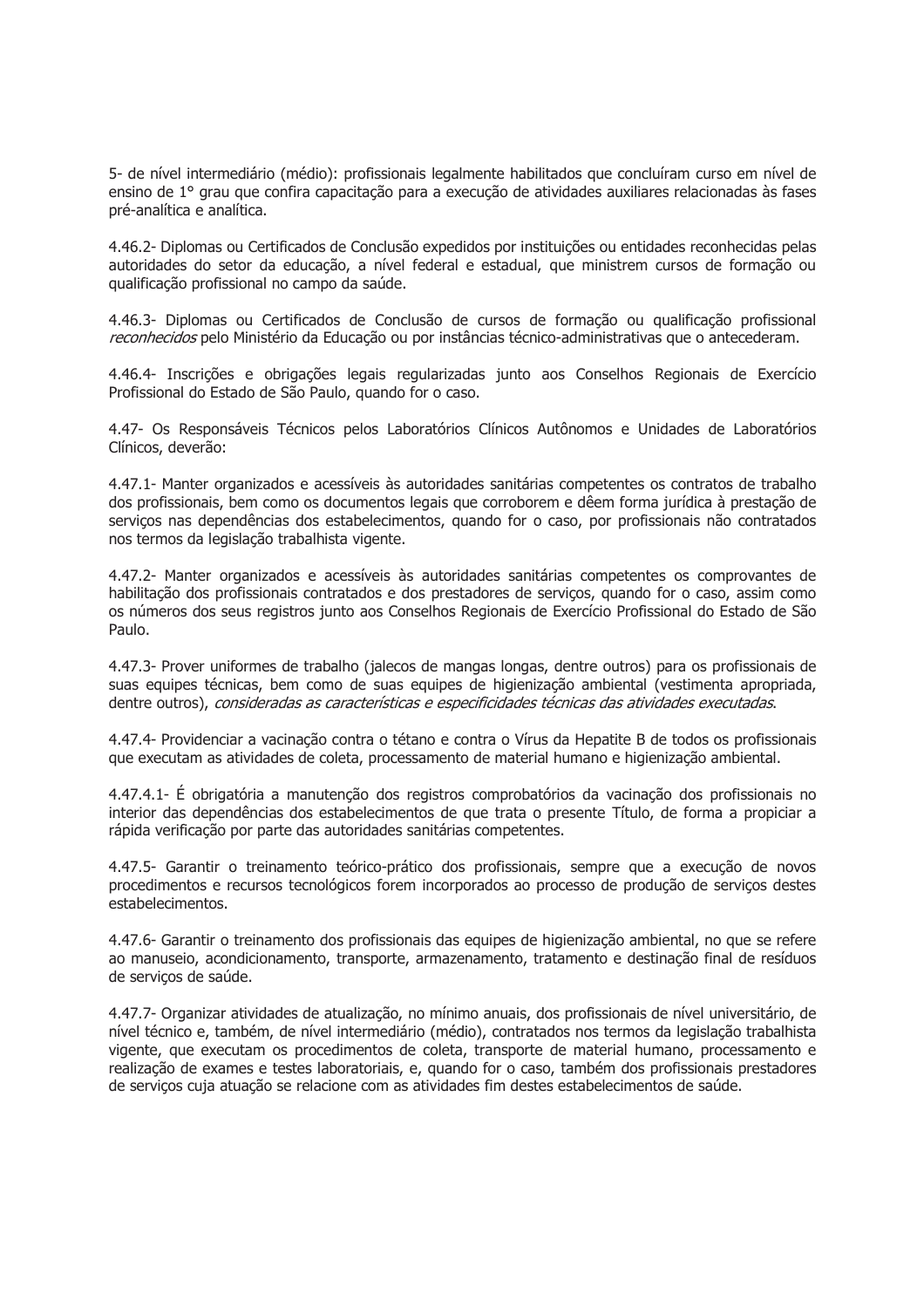4.47.7.1- As atividades de atualização dos profissionais a que se refere o sub-item 4.47.7, poderão ser ministradas pelos próprios Responsáveis Técnicos pelos estabelecimentos de saúde e/ou por profissionais pelos mesmos indicados ou, ainda, em cooperação com instituições universitárias, órgãos públicos, conselhos de exercício profissional e sociedades científicas.

4.47.7.2- É obrigatória a emissão de Certificados de Participação em Atividades de Atualização, por parte dos Responsáveis Técnicos pelos Laboratórios Clínicos Autônomos. Unidades de Laboratórios Clínicos, e Postos de Coletas Descentralizados contendo os nomes dos profissionais, suas profissões ou ocupações, os temas técnicos abordados, as cargas horárias, as datas e os nomes dos palestrantes e, quando for o caso, os nomes de instituições, órgãos públicos ou entidades envolvidas.

4.47.7.3- É obrigatória a confecção de Planilhas de Participação em Atividades de Atualização, no mínimo anuais, contendo os nomes dos profissionais, suas profissões ou ocupações, os temas técnicos abordados, as cargas horárias e as datas de realização das atividades.

### **DOS PROCEDIMENTOS DOS PROCEDIMENTOS GERENCIAIS**

4.48- Os Laboratórios Clínicos Autônomos, Unidades de Laboratórios Clínicos e Postos de Coletas Descentralizados deverão compilar em formato de MANUAL DE ROTINAS DE FUNCIONAMENTO os sequintes procedimentos operacionais e orientações técnicas:

1- procedimentos administrativos: rotinas de recepção, registros de clientes e entrega de Laudos Técnicos contendo resultados de exames e testes:

2- procedimentos de preparo do cliente, segundo exames específicos;

3- procedimentos de coleta de material humano, segundo exames específicos;

4- procedimentos de identificação do material humano coletado;

5- procedimentos de preservação e conservação de material humano, segundo exames específicos;

6- procedimentos de preparo de material humano, segundo exames específicos;

7- procedimentos analíticos contendo a descrição de métodos e técnicas utilizadas, segundo exames específicos;

8- critérios de rejeição de material humano coletado e critérios para aproveitamento de amostras comprometidas tecnicamente para a realização de exames e testes laboratoriais;

9- valores de referência normais;

10- prazos previstos para emissão de Laudos Técnicos contendo resultados de exames e testes laboratoriais de rotina.

4.49- Os Laboratórios Clínicos Autônomos e Unidades de Laboratórios Clínicos e Postos de Coletas Descentralizados que também tenham por finalidade a coleta domiciliar de material humano e, ainda, que transportam amostras de material dos Postos de Coleta Descentralizados até suas dependências, deverão acrescer aos seus Manuais de Rotinas de Funcionamento os seguintes procedimentos operacionais:

1- procedimentos de preservação, conservação e acondicionamento de amostras de material humano, segundo grupos de exames;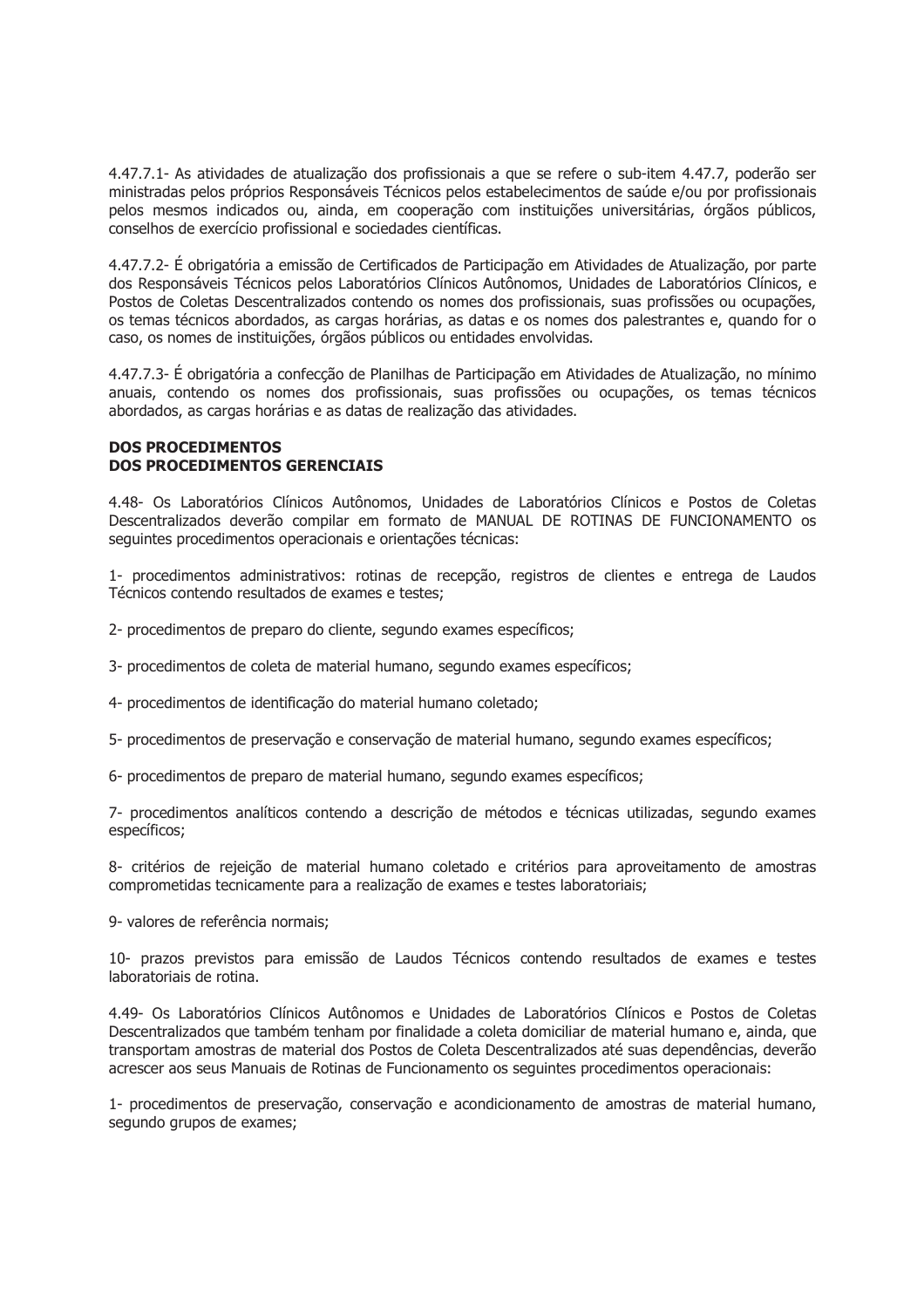2- procedimentos para transporte de amostras de material humano em Veículos Automotores para Transporte:

3- procedimentos de limpeza e desinfecção dos Veículos Automotores para Transporte.

4.50- Os Laboratórios Clínicos Autônomos e Unidades de Laboratórios Clínicos e Postos de Coletas Descentralizados poderão optar por compilar em formato de MANUAL DE ROTINAS DE FUNCIONAMENTO os procedimentos operacionais gerais e elaborar, em igual formato, MANUAIS DE PROCEDIMENTOS OPERACIONAIS PADRÃO (POP) relativos especificamente a:

1- fase pré-analítica (POP Tipo I ou POP I);

2- fases analíticas inerentes a cada campo de diagnose (POP Tipo II ou POP II);

3- coleta domiciliar de material humano (POP Tipo III ou POP III);

4- transporte de amostras coletadas (POP Tipo IV ou POP IV).

4.51- Os estabelecimentos de que trata o presente Título, deverão possuir MANUAIS DE BIOSSEGURANÇA com o sequinte conteúdo mínimo: a identificação dos riscos, a especificação das práticas e procedimentos para eliminar os riscos e, ainda, as providências imediatas a serem adotadas pelos profissionais no caso da ocorrência de acidentes e incidentes.

4.52- Os estabelecimentos de que trata o presente Título, deverão possuir MANUAIS DE PROCESSAMENTO DE ARTIGOS E SUPERFÍCIES e de GERENCIAMENTO DE RESÍDUOS DE SERVICOS DE SAÚDE.

4.53- Os estabelecimentos de que trata o presente Título, poderão optar pela elaboração de Instrumentos únicos, ou seja, MANUAIS DE PROCESSAMENTO DE ARTIGOS E SUPERFÍCIES E GERENCIAMENTO DE RESÍDUOS DE SERVIÇOS DE SAÚDE.

# DOS PROCEDIMENTOS DE CONTROLE DE PRODUTOS E ARTIGOS

4.54- Os Laboratórios Clínicos Autônomos e Unidades de Laboratórios Clínicos, deverão desenvolver ações voltadas para o controle das datas de recebimento, dos registros obrigatórios, dos prazos de validade e das condições de conservação, armazenamento e estocagem de produtos e artigos.

4.54.1- No desenvolvimento destas ações, deverá haver o *intercâmbio formal* de informações entre os setores técnicos e os setores organizacionais responsáveis pela aguisição, armazenagem e controle de estoques de produtos e artigos.

4.55- Os estabelecimentos de saúde cuja maior complexidade organizacional determine a existência de distintos departamentos com funções de coordenação técnica e de coordenação da aquisição, armazenamento e controle de estoques de produtos e artigos, deverão:

1- garantir que os setores organizacionais responsáveis pelas atividades afetas à fase pré-analítica e à fase analítica forneçam as especificações técnicas dos produtos e artigos a serem adquiridos;

2- garantir que os setores organizacionais responsáveis pela aquisição, antes de adquirirem produtos e artigos, se certifiquem da existência dos registros obrigatórios;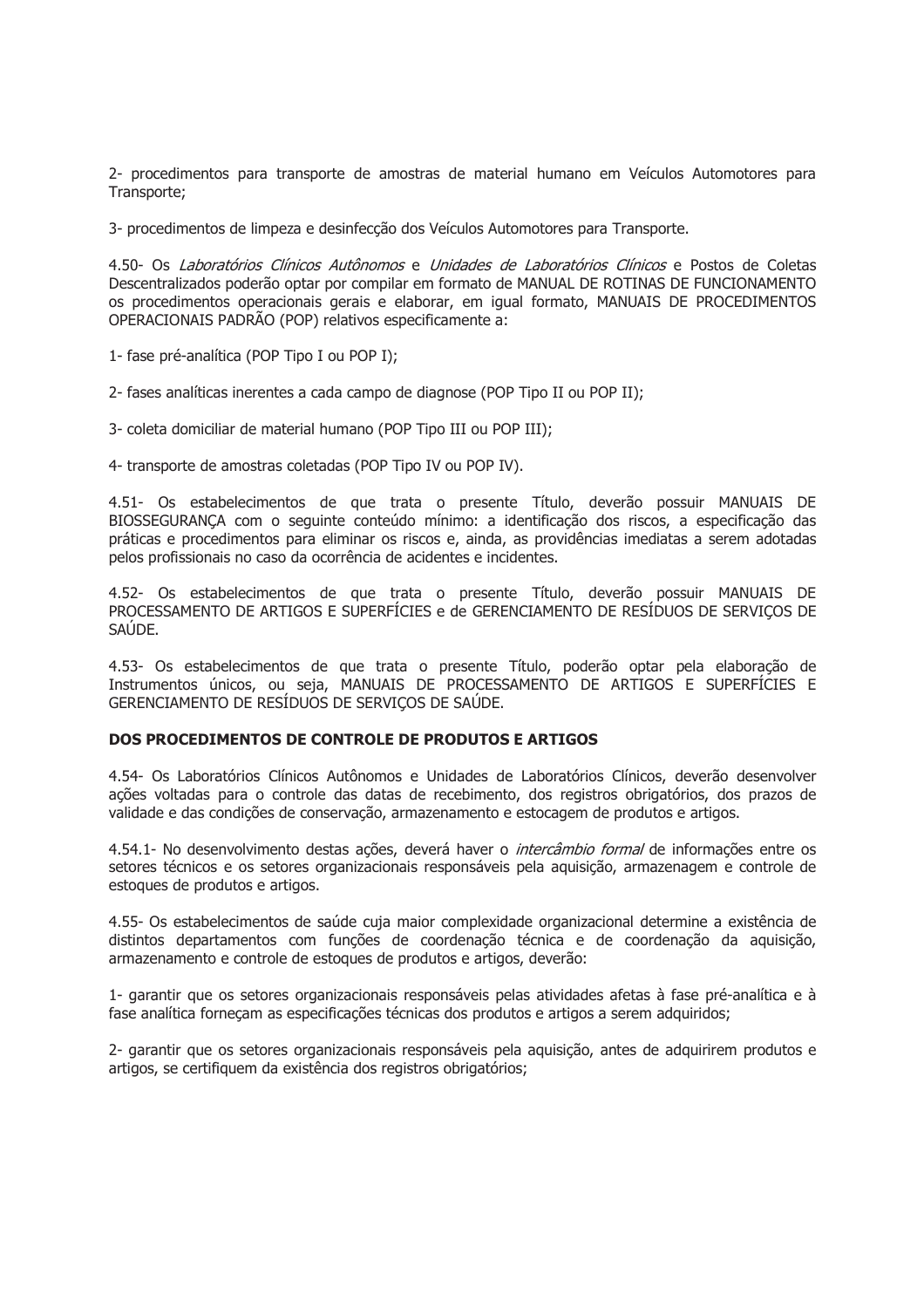3- garantir que os setores organizacionais responsáveis pela aquisição informem aos responsáveis pelo processo de produção de serviços as datas de recebimento e os respectivos prazos de validade dos lotes de produtos e artigos de uso corrente.

4.56- Deverão ser estritamente observadas as recomendações dos fabricantes, contidas nas Instruções de Uso ou em documentos com igual finalidade, relativas às condições de armazenamento e conservação de reagentes e de demais insumos utilizados no processamento de material humano e realização de exames e testes laboratoriais.

4.57- Recomenda-se a verificação, periódica, do desempenho dos reagentes.

4.57.1- Deverão ser registradas as datas de início do uso dos reagentes em Instrumentos de Registro próprios para tal finalidade.

4.58- Para os efeitos desta Norma Técnica, é proibida a utilização de produtos e artigos cujos prazos de validade tenham expirado.

4.59- É proibido o reprocessamento de artigos médico-hospitalares descartáveis de uso único.

4.59.1- A reesterilização de artigos médico-hospitalares descartáveis de uso único não utilizados e cujos prazos de validade da esterilização inicial tenham expirado, constitui-se em situação excepcional e prevista na legislação vigente, sendo que a sua concretização deverá ser precedida do cumprimento das sequintes exigências:

1- os Responsáveis Técnicos pelos estabelecimentos objeto da presente regulamentação, ou profissionais pelos mesmos indicados por escrito, deverão autorizar a reesterilização destes artigos;

2- é obrigatório certificar-se de que os artigos descartáveis de uso único não tenham sido utilizados previamente e, ainda, avaliar se são apropriadas as suas condições de conservação e armazenamento;

3- é obrigatório, cumprido o estabelecido neste sub-item, número 2, certificar-se da inviolabilidade e absoluta integridade de invólucros e embalagens originais destes artigos;

4- é obrigatório, cumprido o estabelecido neste sub-item, números 2 e 3, autorizar por escrito, em impressos próprios que contenham a identificação dos estabelecimentos, a reesterilização destes artigos e indicar o emprego de processos de esterilização pertinentes.

## DOS PROCEDIMENTOS DE MANUTENÇÃO DA INFRA-ESTRUTURA PREDIAL, DE GRUPOS DE EOUIPAMENTOS E DE VEÍCULOS AUTOMOTORES PARA TRANSPORTE

4.60- Nos estabelecimentos de que trata o presente Título, deverão ser implantadas rotinas visando garantir a manutenção da infra-estrutura predial.

4.61- Nos Laboratórios Clínicos Autônomos e Unidades de Laboratórios Clínicos, deverão ser implantadas rotinas visando garantir a manutenção preventiva dos equipamentos, incluindo os equipamentos empregados na fase pré-analítica, na esterilização de materiais, no tratamento adicional e específico da água potável e no processamento de dados, observando-se, no mínimo, a periodicidade recomendada pelos fabricantes e/ou fornecedores.

4.62- Deverão ser implantadas rotinas visando calibrar, aferir e controlar, periodicamente, a eficiência dos equipamentos específicos utilizados em todos os campos de diagnose.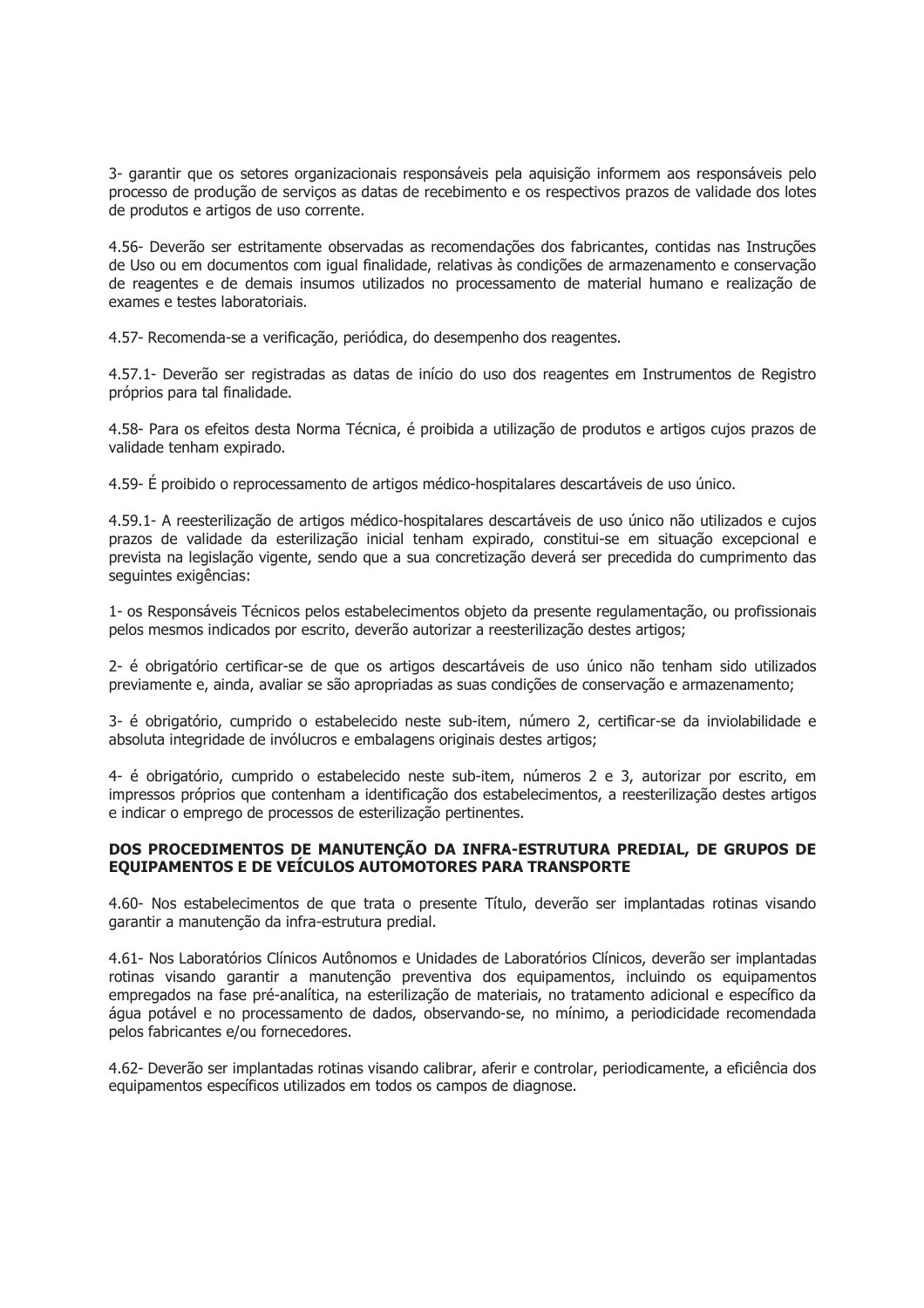4.63- Deverão ser implantadas rotinas visando calibrar e aferir, periodicamente, os equipamentos ou aparelhos volumétricos de vidro utilizados na fase analítica em todos os campos de diagnose.

4.64- Deverão ser implantadas rotinas visando controlar, periodicamente, com meios bacteriológicos, a eficácia do processamento de materiais em equipamentos para esterilização.

4.65- Deverão ser implantadas rotinas visando controlar, periodicamente, a eficácia do tratamento adicional e específico da água potável em equipamentos para estes fins, assim como para afastar a possibilidade de contaminação bacteriológica e química da água tratada.

4.66- Os estabelecimentos de que trata o presente Título, deverão implantar rotinas visando garantir a manutenção preventiva dos Veículos Automotores para Transporte.

#### **DOS PROCEDIMENTOS TÉCNICOS**

4.67- Aos clientes que se dirigirem aos estabelecimentos de que trata o presente Título para o agendamento de exames e testes laboratoriais, deverão ser fornecidas instruções de preparo, por escrito, utilizando-se para tal finalidade de textos claros, precisos e de fácil compreensão.

4.68- No caso da utilização de equipamentos de telefonia, os profissionais deverão informar seus nomes e transmitir aos clientes as instruções de preparo de forma clara, precisa e em linguagem de fácil compreensão.

4.69- Os profissionais dos Laboratórios Clínicos Autônomos e Unidades de Laboratórios Clínicos, quando da coleta de material humano, deverão prestar aos clientes explicações simples, claras e precisas sobre estes procedimentos técnicos, em linguagem de fácil compreensão.

4.70- Os profissionais responsáveis pelas atividades de coleta de material humano não poderão, no mesmo período de trabalho, responsabilizar-se tanto pelo atendimento de clientes quanto pelas atividades de registro de informações.

4.71- Quando o número de coletas for inferior a 15 coletas/hora, o mesmo funcionário poderá proceder ao registro de informações, desde que retire e descarte o par de Juvas.

4.72- Os profissionais responsáveis pelas atividades de coleta, no desempenho de suas funções, sempre que tocarem com as mãos sangue e fluídos corpóreos e/ou tiverem suas luvas danificadas deverão descartar os pares de luvas que usavam, lavar as mãos, secá-las e calcar novos pares de luvas antes do reinicio da execução de procedimentos.

4.73- Nos estabelecimentos de que trata o presente Título, obrigatoriamente, os procedimentos de coleta de sangue de clientes somente poderão ser executados mediante o emprego de artigos médicohospitalares descartáveis de uso único.

4.74- As disposições dos sub-itens 4.70, 4.71, 4.72 e 4.73 do presente Título, aplicam-se à execução de procedimentos de coleta de material humano nos domicílios dos cidadãos por parte dos Laboratórios Clínicos Autônomos e Unidades de Laboratórios Clínicos.

4.75- Os estabelecimentos de que trata o presente Título, deverão:

4.75.1- Definir em suas Rotinas de Funcionamento, o grau de pureza da água empregada em cada método analítico e garantir o provimento de guantidades suficientes de água potável tratada adicional e especificamente.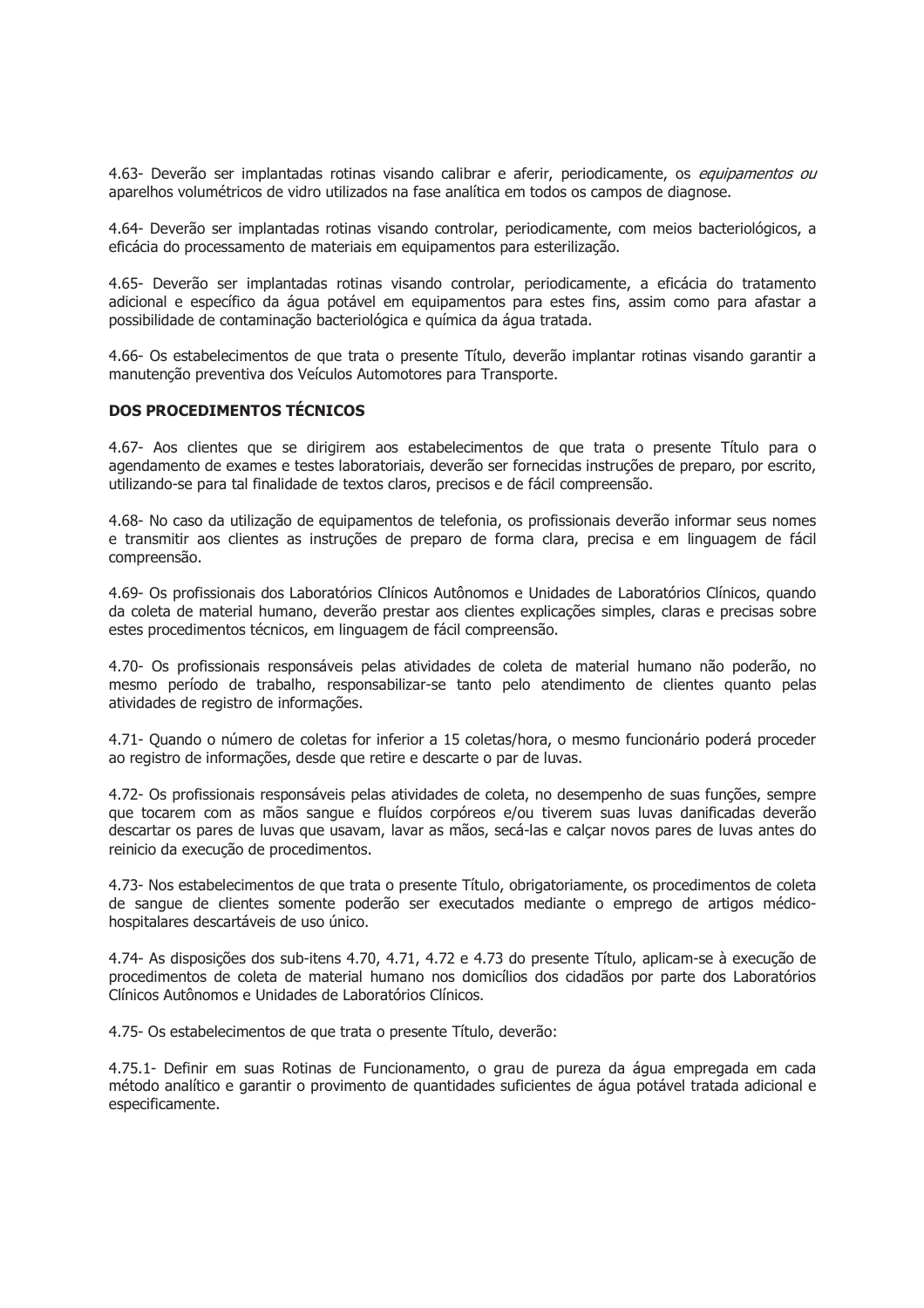4.75.2- Para os efeitos desta Norma, recomenda-se o emprego dos padrões adotados pelo Instituto de Metrologia, Normalização e Qualidade Industrial - INMETRO, para as especificações da água potável tratada adicional e especificamente (Água Reagente) empregada nos Laboratórios Clínicos Autônomos e Unidades de Laboratórios Clínicos.

4.75.3- Definir em seus Manuais de Processamento de Artigos e Superfícies, o grau de pureza da água empregada na limpeza da vidraria, guando for o caso.

4.76- Os estabelecimentos de que trata o presente Título, nos ambientes e áreas de coleta, processamento de material humano e realização de exames e testes laboratoriais, deverão prover os lavatórios de produtos anti-sépticos eficazes, junto aos quais haverão meios apropriados para os profissionais secarem as mãos (toalhas descartáveis acondicionadas em suportes específicos).

4.77- Nos Laboratórios Clínicos Autônomos e Unidades de Laboratórios Clínicos, os procedimentos de limpeza, desinfecção e esterilização de artigos e superfícies, deverão obedecer ao preconizado em normas técnicas pertinentes e aos termos do Manual de Processamento de Artigos e Superfícies, do Ministério da Saúde, 1994, ou de instrumento normativo que vier a substituí-lo.

4.78- Nos estabelecimentos de que trata o presente Título, os profissionais deverão ser treinados e supervisionados de forma a observar estritamente as precauções padrão de controle de infecções.

4.79- Nos Laboratórios Clínicos Autônomos e Unidades de Laboratórios Clínicos, os profissionais de nível superior deverão orientar os profissionais de nível técnico e, quando for o caso, os profissionais de nível intermediário (médio), quanto aos procedimentos normalizados pelas comissões regulares destes estabelecimentos.

4.80- É obrigatória a utilização de Equipamentos de Proteção Individual (EPIs) por todos os profissionais que executem procedimentos de coleta, processamento de material humano e realização de exames e testes laboratoriais nestes estabelecimentos.

4.81- Os profissionais dos Laboratórios Clínicos Autônomos e Unidades de Laboratórios Clínicos, sempre que se acidentarem e ficarem expostos ao contato com material biológico, objetos pérfuro-cortantes, produtos químicos e, se for o caso, rejeitos radioativos, deverão ser afastados de suas atividades imediatamente após o ocorrido e encaminhados para orientação médica.

4.81.1- Ouando da ocorrência de acidentes deverão ser adotadas as seguintes providências:

1- comunicação às Comissões Internas de Prevenção de Acidentes - CIPAs dos próprios Laboratórios Clínicos Autônomos, se for o caso, ou às CIPAs dos estabelecimentos de saúde nos quais estão inseridas as Unidades de Laboratórios Clínicos.

2- notificação dos Acidentes de Trabalho, nos termos da legislação em vigor.

4.81.2- No caso de acidentes que exponham clientes e/ou profissionais ao contato com sangue e objetos pérfuro-cortantes, além da notificação dos acidentes, obrigatoriamente, os envolvidos serão objeto de monitoramento clínico e laboratorial.

4.82- Os estabelecimentos de que trata o presente Título, que realizarem Testes para a Detecção de Anticorpos Anti-Vírus da Imunodeficiência Humana (HIV), obrigatoriamente, cumprirão as etapas do conjunto de Procedimentos Seqüenciados conforme o estabelecido no ANEXO I, da Portaria Nº 488/SVS, de 17-06-98, do Ministério da Saúde.

# DOS RESÍDUOS SÓLIDOS DE SERVIÇOS DE SAÚDE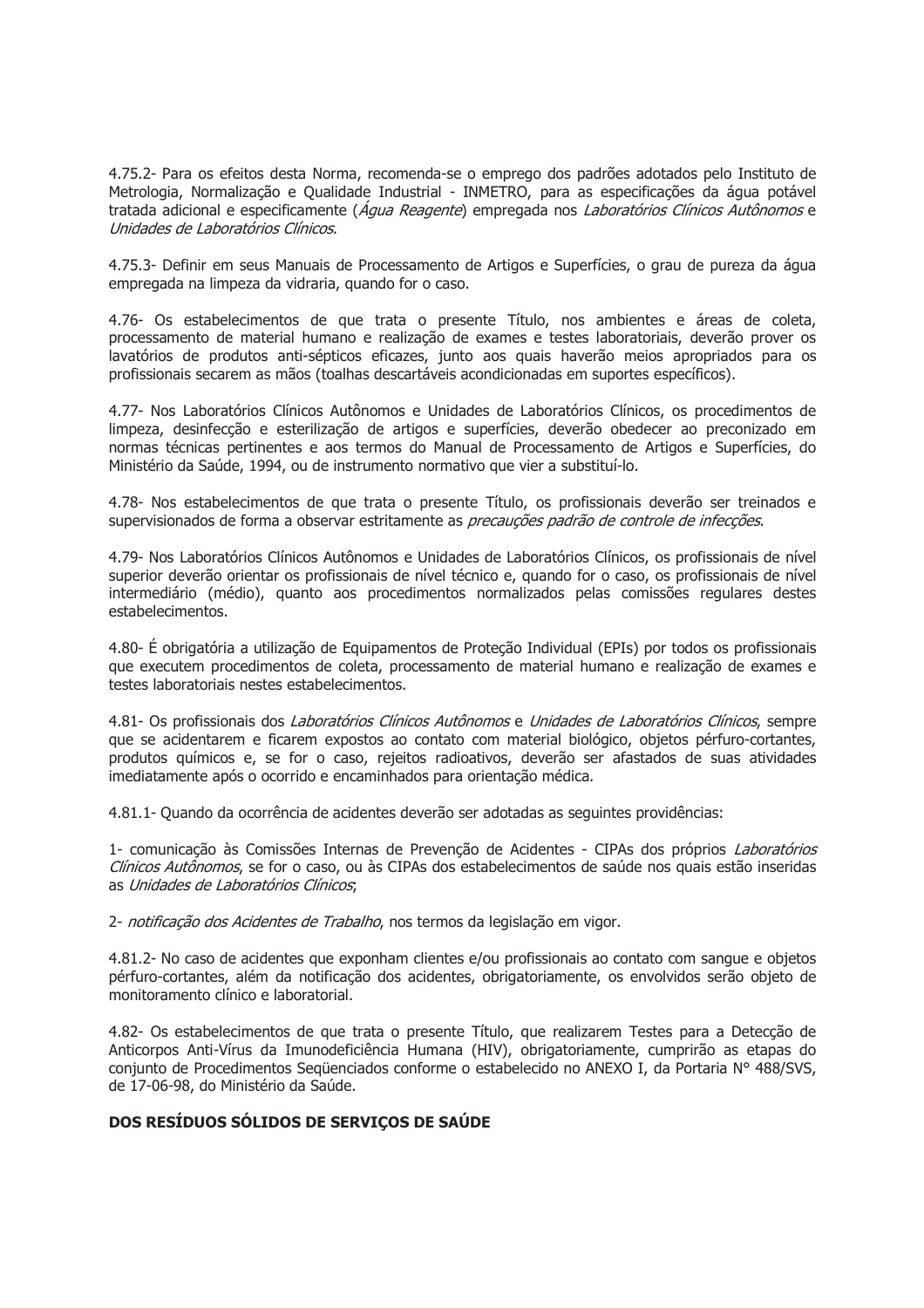4.83- Nos Laboratórios Clínicos Autônomos e Unidades de Laboratórios Clínicos e Postos de Coleta, deverão ser cumpridos os termos da Resolução RDC Nº 306/2004, da Agência Nacional de Vigilância Sanitária - ANVISA, ou de instrumento normativo que vier a substituí-la.

4.84- Deverão os Responsáveis Técnicos pelos Laboratórios Clínicos Autônomos e Unidades de Laboratórios Clínicos, garantir o gerenciamento de seus resíduos sólidos, desde a geração até a disposição final, de forma a atender aos requisitos ambientais e de saúde pública.

4.85- Os Responsáveis Técnicos pelos estabelecimentos de que trata este Título, deverão prover os recursos humanos e os equipamentos de uso coletivo e individual necessários, a fim de propiciar às equipes responsáveis pela coleta e processamento de material humano, bem como pela higienização dos ambientes de trabalho, condições para a execução das atividades inerentes ao gerenciamento dos resíduos sólidos de serviços de saúde.

# **TÍTULO V** DA COLETA DOMICILIAR DE MATERIAL HUMANO

5- Os estabelecimentos assistenciais de saúde que também tenham por finalidade a coleta domiciliar de material humano, somente poderão funcionar mediante licenca de funcionamento, expedida pelos órgãos sanitários competentes de suas jurisdições.

5.1- Os estabelecimentos assistenciais de saúde a que refere o item anterior, são os sequintes: hospitais, ambulatórios e congêneres sob responsabilidade médica, assim como Laboratórios Clínicos Autônomos e Unidades de Laboratórios Clínicos.

5.2- Somente será concedida e expedida, pelas autoridades sanitárias competentes, licença de funcionamento após:

5.2.1- Análise, por parte das autoridades sanitárias competentes, de documentos contendo a relação de procedimentos de coleta domiciliar de material humano realizados pelos estabelecimentos de saúde.

5.2.2- Análise de documentos contendo o(s) nome(s) do(s) estabelecimento(s) que realizará(ão) os exames e testes laboratoriais, assim discriminado(s) segundo o(s) responsável(eis) por sua realização;

1- exames e testes realizados por Unidades de Laboratórios Clínicos vinculadas técnica e legalmente a hospitais, ambulatórios e congêneres sob responsabilidade médica;

2- exames e testes realizados por outras Unidades de Laboratórios Clínicos pertencentes aos próprios hospitais, ambulatórios e congêneres sob responsabilidade médica;

3- exames e testes realizados por Laboratórios Clínicos Autônomo e/ou por Unidades de Laboratórios Clínicos formalmente contratados pelos hospitais, ambulatórios e congêneres sob responsabilidade médica, pertencentes a outras empresas, instituições ou entidades.

5.2.3- Análise, por parte das autoridades sanitárias competentes, de documentos, emitidos pelos Responsáveis Técnicos pelos estabelecimentos de saúde, que comprovem a implantação dos Programas de Coleta Domiciliar de Material Humano (PCDs), no caso de hospitais, ambulatórios e congêneres sob responsabilidade médica.

5.3- Para os efeitos desta Norma Técnica, todos os hospitais, ambulatórios e congêneres sob responsabilidade médica que também tenham por finalidade a coleta domiciliar de material humano, obrigatoriamente, instituirão os Programas de Coleta Domiciliar de Material Humano (PCDs).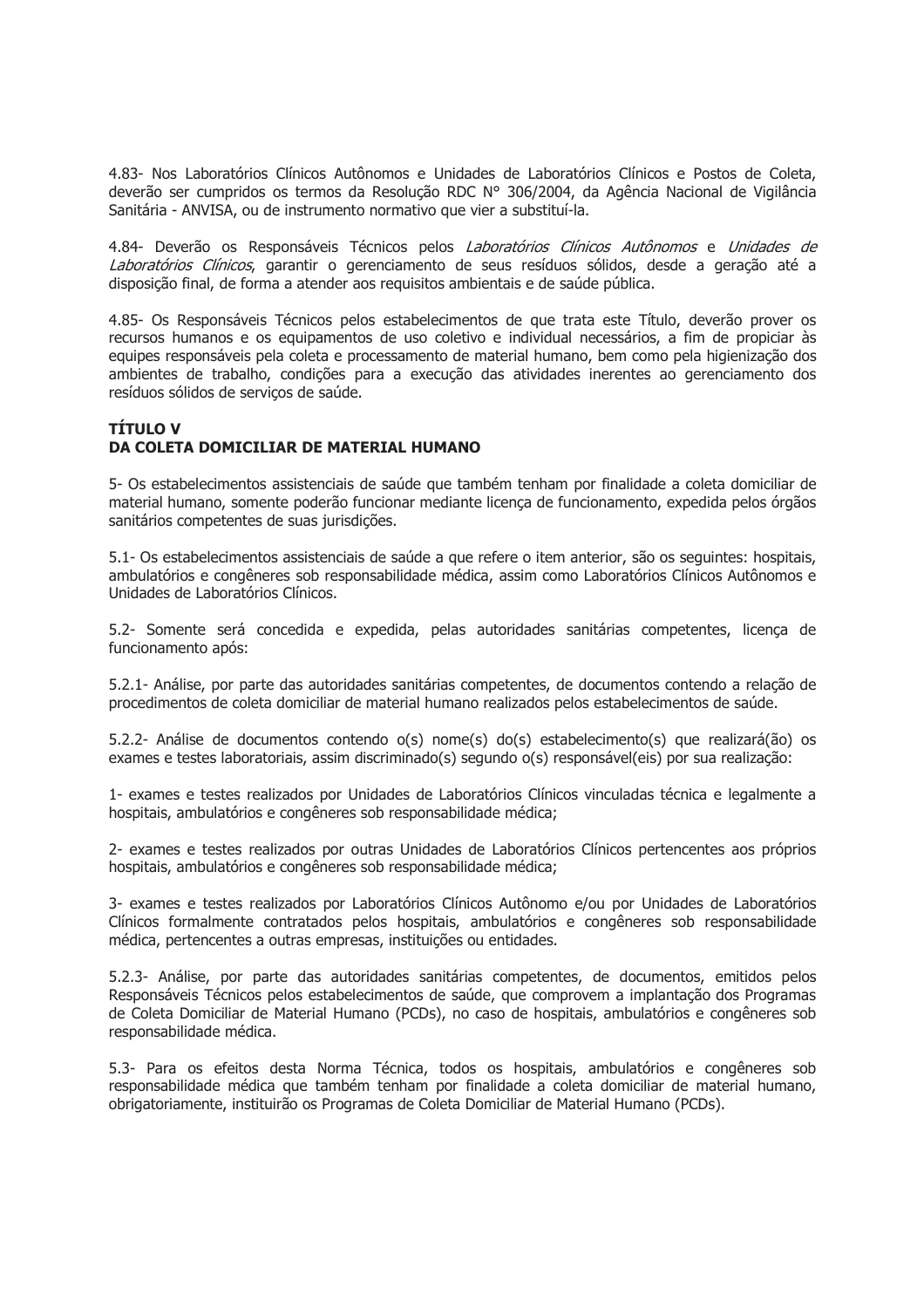5.4- Para os efeitos desta Norma Técnica, os Serviços de Coleta Domiciliar de Material Humano, não vinculados técnica e legalmente a hospitais, ambulatórios e congêneres sob responsabilidade médica, assim como a Laboratórios Clínicos Autônomos e a Unidades de Laboratórios Clínicos, somente poderão funcionar após a aprovação de seus cadastros junto aos órgãos de vigilância sanitária competentes.

5.4.1- A aprovação de cadastros, junto aos órgãos de vigilância sanitária competentes, dos Servicos de Coleta Domiciliar de Material Humano, estará condicionada ao cumprimento das sequintes exigências:

a) os responsáveis por estes servicos deverão ser profissionais legalmente habilitados que concluíram os sequintes cursos de formação profissional: medicina, enfermagem, farmácia, ciências biológicas modalidade médica (biomedicina).

b) os profissionais que executarão as coletas domiciliares de material humano, pertencentes aos quadros de pessoal destes serviços, deverão ser profissionais legalmente habilitados.

c) os serviços deverão contar com veículos automotores para o transporte das amostras coletadas até as dependências dos Laboratórios Clínicos Autônomos e/ou das Unidades de Laboratórios Clínicos que realizarão os exames e testes laboratoriais, bem como para o transporte dos profissionais até os domicílios dos clientes;

d) os servicos deverão dispor de sedes, de forma a garantir que os produtos e artigos empregados na coleta de material humano de clientes possam ser conservados, armazenados e estocados adequadamente:

e) apresentação de documentos contendo a relação de procedimentos de coleta domiciliar de material humano realizados pelos Serviços de Coleta Domiciliar, em conformidade com a Norma Técnica;

f) apresentação dos contratos de prestação de serviços celebrados com todos os estabelecimentos assistenciais de saúde contratantes, cujos termos atendam ao disposto na legislação em vigor;

g) apresentação de MANUAIS DE PROCEDIMENTOS OPERACIONAIS PADRÃO (POP) que tratem dos procedimentos de coleta de material, dos procedimentos de transporte de amostras coletadas e dos procedimentos de biossegurança:

h) apresentação de documentos, emitidos pelos responsáveis pelos Serviços de Coleta Domiciliar, que comprovem a implantação dos Programas de Coleta Domiciliar de Material Humano (PCDs), devendo tais documentos conter os nomes dos profissionais de nível superior que coordenam estes programas (Coordenadores dos PCDs).

5.5- Os responsáveis pelos Servicos de Coleta Domiciliar de Material Humano deverão indicar formalmente os Coordenadores dos PCDs, dentre os profissionais de nível superior pertencentes aos quadros destes servicos.

5.5.1- Os profissionais de nível superior de que trata o são os seguintes: médico, enfermeiro, farmacêutico, biomédico e biólogo.

5.5.2- Os responsáveis pelos Serviços de Coleta Domiciliar de Material Humano, poderão ser os Coordenadores dos PCDs.

5.5.3- Os Coordenadores dos PCDs deverão elaborar Relatórios de Avaliação semestrais e entregá-los aos responsáveis pelos servicos, se for o caso, e manter uma cópia arguivada para averiguação das autoridades sanitárias competentes.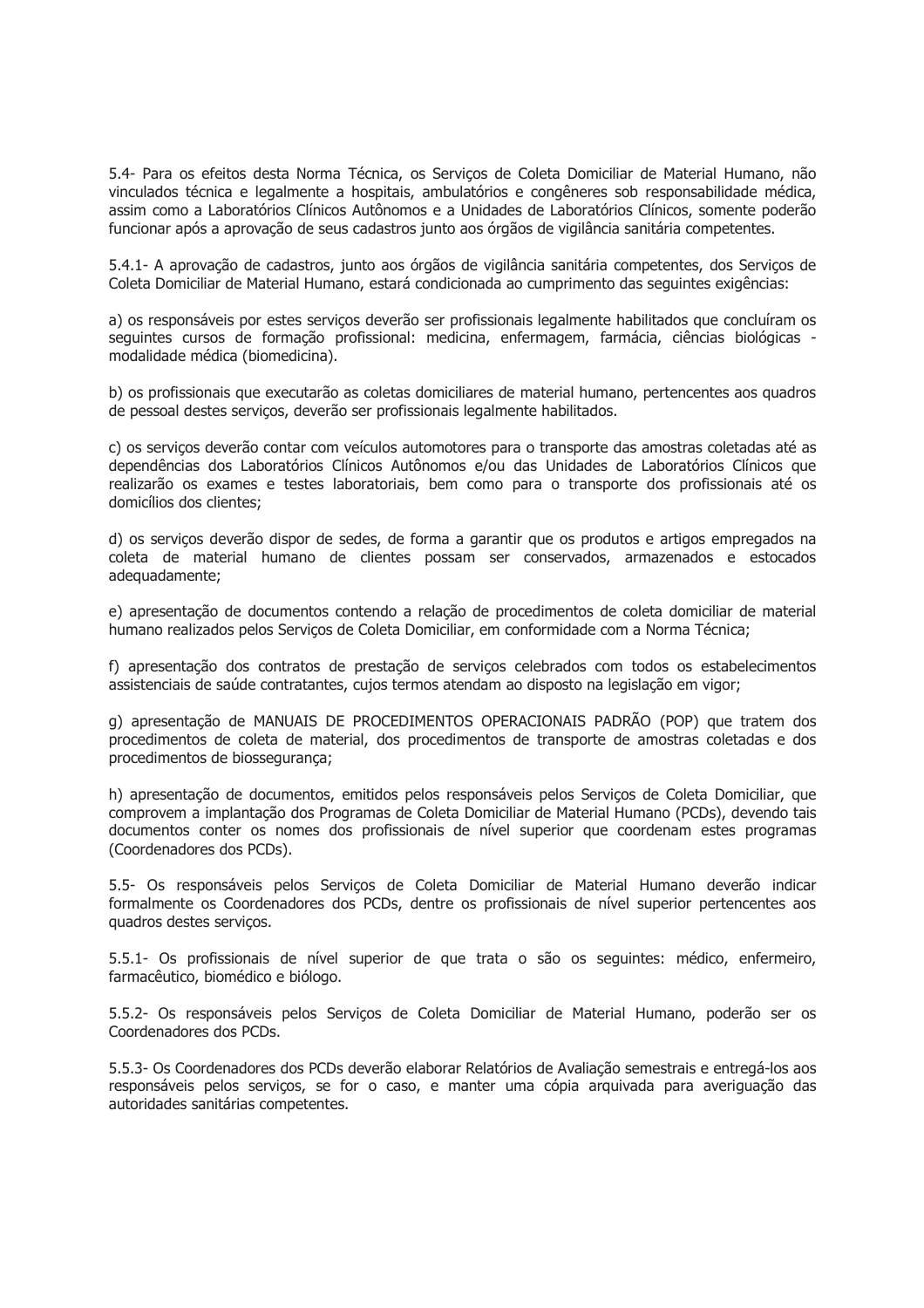5.6- Aos Serviços de Coleta Domiciliar de Material Humano, é vedado coletar amostras destes materiais visando à realização de exames e testes laboratoriais sem solicitação médica ou de cirurgião-dentista no desempenho de suas respectivas atividades profissionais.

5.6.1- Aos profissionais médicos ou aos cirurgiões-dentistas solicitantes, exclusivamente, cabe a avaliação, consideradas as condições clínicas dos clientes, da pertinência técnica da execução nos domicílios dos cidadãos dos procedimentos de coleta de material humano.

5.7- No caso de hospitais, ambulatórios e congêneres sob responsabilidade médica, assim como de Laboratórios Clínicos Autônomos e Unidades de Laboratórios Clínicos, que contratarem Servicos de Coleta Domiciliar de Material Humano, os Responsáveis Técnicos pelos estabelecimentos contratantes e os responsáveis pelos servicos contratados assumirão total responsabilidade por quaisquer transtornos ou danos ocasionados aos clientes que possam ser relacionados a:

5.7.1- Resultados de exames e testes laboratoriais comprometidos pela coleta de material humano tecnicamente inapropriada.

5.7.2- Resultados de exames e testes laboratoriais comprometidos pelo transporte de material humano tecnicamente inapropriado.

5.7.3- O disposto nos sub-itens 5.7.1 e 5.7.2, aplica-se também às pessoas físicas ou jurídicas que mantêm os estabelecimentos.

# **TÍTULO VI** DO TRANSPORTE DE MATERIAL HUMANO COLETADO

6- Os Laboratórios Clínicos Autônomos e Unidades de Laboratórios Clínicos, os Postos de Coleta Descentralizados, os hospitais, ambulatórios e congêneres sob responsabilidade médica, os hospitais, ambulatórios e congêneres sob responsabilidade médica que também tenham por finalidade a coleta nos domicílios os cidadãos, os Serviços Hemoterápicos e, ainda, os Serviços de Coleta Domiciliar que transportam amostras de material humano para a realização de exames ou testes laboratoriais, deverão cumprir as disposições do presente Título desta Norma Técnica, além de outros dispositivos legais.

6.1- É vedado, em quaisquer hipóteses, transportar amostras de material humano, bem como recipientes contendo resíduos infectantes, na parte dianteira dos Veículos Automotores para Transporte.

6.2- Os Recipientes de Seguranca para Transporte contendo no seu interior os Recipientes para Acondicionamento do Material Humano, deverão ser transportados na parte traseira ou em compartimento especial dos Veículos Automotores para Transporte.

# DA REMESSA DE MATERIAL HUMANO POR MEIO DE EMPRESAS TRANSPORTADORAS

6.3- Os Responsáveis Técnicos pelos estabelecimentos para as situações em que for necessária a remessa de material humano por meio de empresas que transportam objetos e coisas, deverão adotar as medidas estabelecidas nesta Norma Técnica, visando garantir o transporte seguro do material e a chegada do mesmo ao destinatário em tempo hábil e em condições de ser analisado.

# DAS RESPONSABILIDADES DO REMETENTE

6.4- O remetente deverá entrar em contato, previamente à remessa do material, com a empresa de transporte e com o destinatário, a fim de garantir que as amostras sejam recebidas e imediatamente examinadas.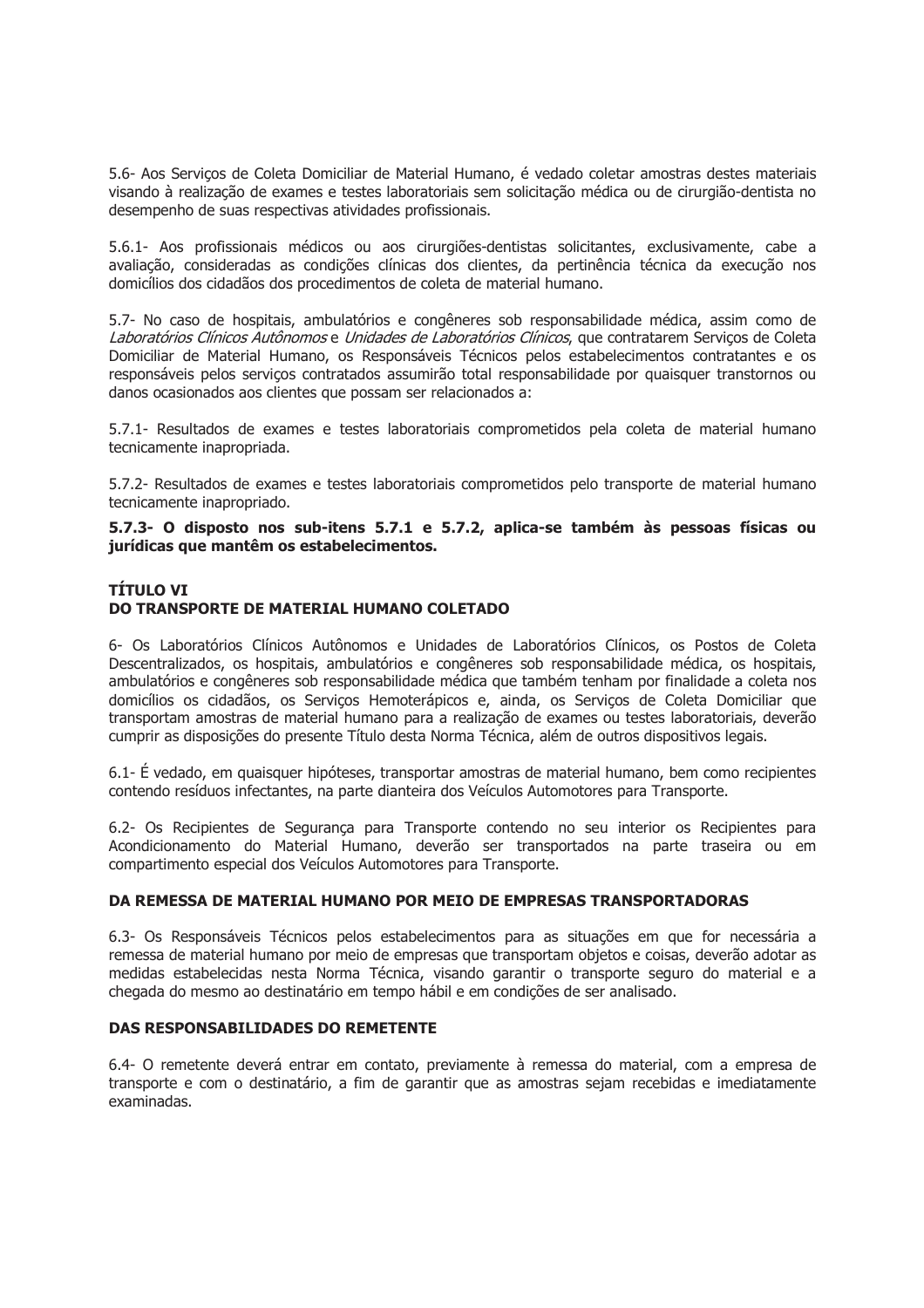6.4.1- Cuidará da preparação dos documentos para a remessa do material.

6.4.2- Preencherá o Relatório de Seguranca para Transporte de Material Humano, em três vias, sendo que uma deverá ser entregue à empresa transportadora e a outra aposta à superfície da embalagem, se possível.

O Relatório de Segurança para Transporte de Material Humano conterá, obrigatoriamente, informações sobre os perigos decorrentes do contato com o material transportado e orientações, claras e precisas, sobre os procedimentos que deverão ser adotados em caso de acidente, quebra ou vazamento através da embalagem.

6.4.3- Informará ao destinatário, em tempo hábil, sobre todos os procedimentos adotados em relação ao transporte do material humano.

## DAS RESPONSABILIDADES DA EMPRESA TRANSPORTADORA

6.5- No âmbito do Estado de São Paulo, no interesse da preservação da saúde e segurança dos profissionais que trabalham em transportadoras, os proprietários e gerentes destas empresas deverão garantir o cumprimento do seguinte procedimento padrão para o transporte de material humano em seus veículos automotores ou em aeronaves:

a) providenciar o meio de transporte do material, preferentemente, através de empresa de transporte aéreo e preferencialmente em vôo direto para a localidade onde encontra-se o destinatário;

b) exigência de prévia entrega do Relatório de Segurança para Transporte de Material Humano, por parte do Responsável Técnico pelo estabelecimento de saúde que está remetendo o material, sem o que a mercadoria não deverá ser transportada;

c) de posse da cópia do Relatório de Segurança para Transporte de Material Humano, os responsáveis pelos setores de transporte de mercadorias destas empresas deverão entregá-los aos profissionais que entrarão em contato com o material humano já embalado, a fim de que os mesmos tomem conhecimento dos perigos decorrentes de acidentes envolvendo a mercadoria.

#### DAS RESPONSABILIDADES DO DESTINATÁRIO

6.6- Colaborar com o remetente no atendimento de exigências legais que envolvam o transporte, se for o caso, de forma que o material humano não venha a ficar retido em veículos automotores ou em aeronaves e, ainda, em dependências de terminais de embarque e desembarque.

6.7- Os Responsáveis Técnicos e responsáveis pelos estabelecimentos assistenciais de saúde e servicos referidos no item 6 do presente Título, deverão providenciar o cumprimento do estabelecido nesta Norma em relação aos procedimentos de transporte de material humano.

6.7.1- O disposto no sub-item anterior, também, aplica-se aos proprietários das empresas, caso os seus Responsáveis Técnicos e responsáveis não as integrem na qualidade de sócios.

6.8- Os Responsáveis Técnicos e responsáveis pelos estabelecimentos assistenciais de saúde e serviços referidos no item 6 do presente Título, deverão providenciar o treinamento dos profissionais de saúde, assim como dos trabalhadores de frotas de veículos automotores.

TÍTULO VII **DAS DISPOSIÇÕES FINAIS**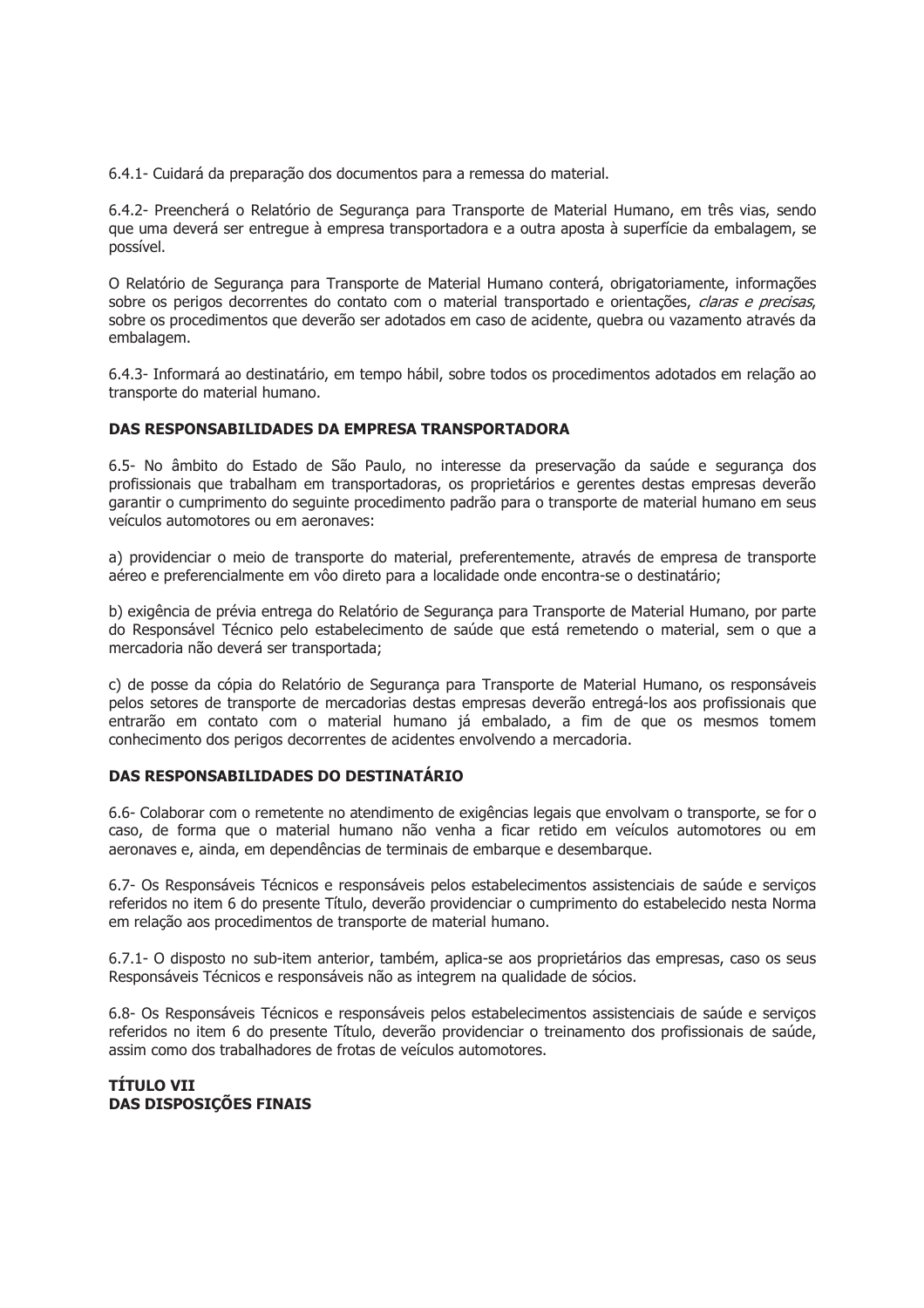7- Para os efeitos desta Norma Técnica, os Laboratórios Clínicos Autônomos e Unidades de Laboratórios Clínicos, no desenvolvimento de seus Programas de Garantia de Oualidade (PGCs), deverão adotar como padrões mínimos a serem atingidos aqueles compilados nas BOAS PRÁTICAS DE LABORATÓRIO CLÍNICO, trabalho elaborado pelo Instituto de Metrologia, Normalização e Qualidade Industrial -INMETRO, 1997.

7.1- Recomenda-se, a juízo dos seus Responsáveis Técnicos, a participação dos estabelecimentos de que trata o sub-item anterior em Programas de Controle de Qualidade Externos.

8- É proibida a execução de coleta de sangue para fins de doação nos Postos de Coleta Descentralizados, vinculados técnica e formalmente a Laboratórios Clínicos Autônomos e a Unidades de Laboratórios Clínicos, sob quaisquer justificativas.

9- Aos estabelecimentos assistenciais de saúde que também tenham por finalidade a coleta domiciliar de material humano, assim como aos Serviços de Coleta Domiciliar de Material Humano, é vedada a execução de coleta de sangue para fins de doação nos domicílios dos cidadãos, sob quaisquer justificativas.

10- Aos Postos de Coleta Descentralizados, é vedado o fornecimento e a prestação de serviços que tenham como finalidade a execução domiciliar de procedimentos de coleta de material humano.

11- Nos termos da legislação em vigor, no interior das dependências de Laboratórios Clínicos Autônomos, de Unidades de Laboratórios Clínicos e de Postos de Coleta Descentralizados, é vedado o fornecimento e a prestação de serviços cuja execução seja de competência exclusiva de profissionais com formação em medicina, tais como: consultas médicas, procedimentos de diagnose não afetos ao Laboratório Clínico, procedimentos de terapia, dentre outros.

11.1- Os procedimentos de que trata o item anterior, deverão ser executados no interior das dependências de estabelecimentos sob responsabilidade médica: consultórios médicos, ambulatórios e congêneres, hospitais e outros, ou, em Centros de Diagnose.

12- As autoridades sanitárias competentes deverão conceder as pertinentes licenças de funcionamento como ambulatórios, aos estabelecimentos mantidos por Laboratórios Clínicos Autônomos ou por Unidades de Laboratórios Clínicos, que apresentem:

a) como características a individualização de seus conjuntos físico-funcionais e a execução de atividades em regime de não-internação;

b) como finalidades o fornecimento e a prestação de servicos médicos, dentre eles os servicos de diagnose não afetos ao Laboratório Clínico, assim como a prestação de serviços executados por profissionais de saúde componentes de equipes multiprofissionais.

13- As autoridades sanitárias competentes deverão conceder as pertinentes licenças de funcionamento aos estabelecimentos de saúde sob responsabilidade médica, de natureza ambulatorial, mantidos por Laboratórios Clínicos Autônomos ou por Unidades de Laboratórios Clínicos, em conformidade com o disposto nesta Norma Técnica.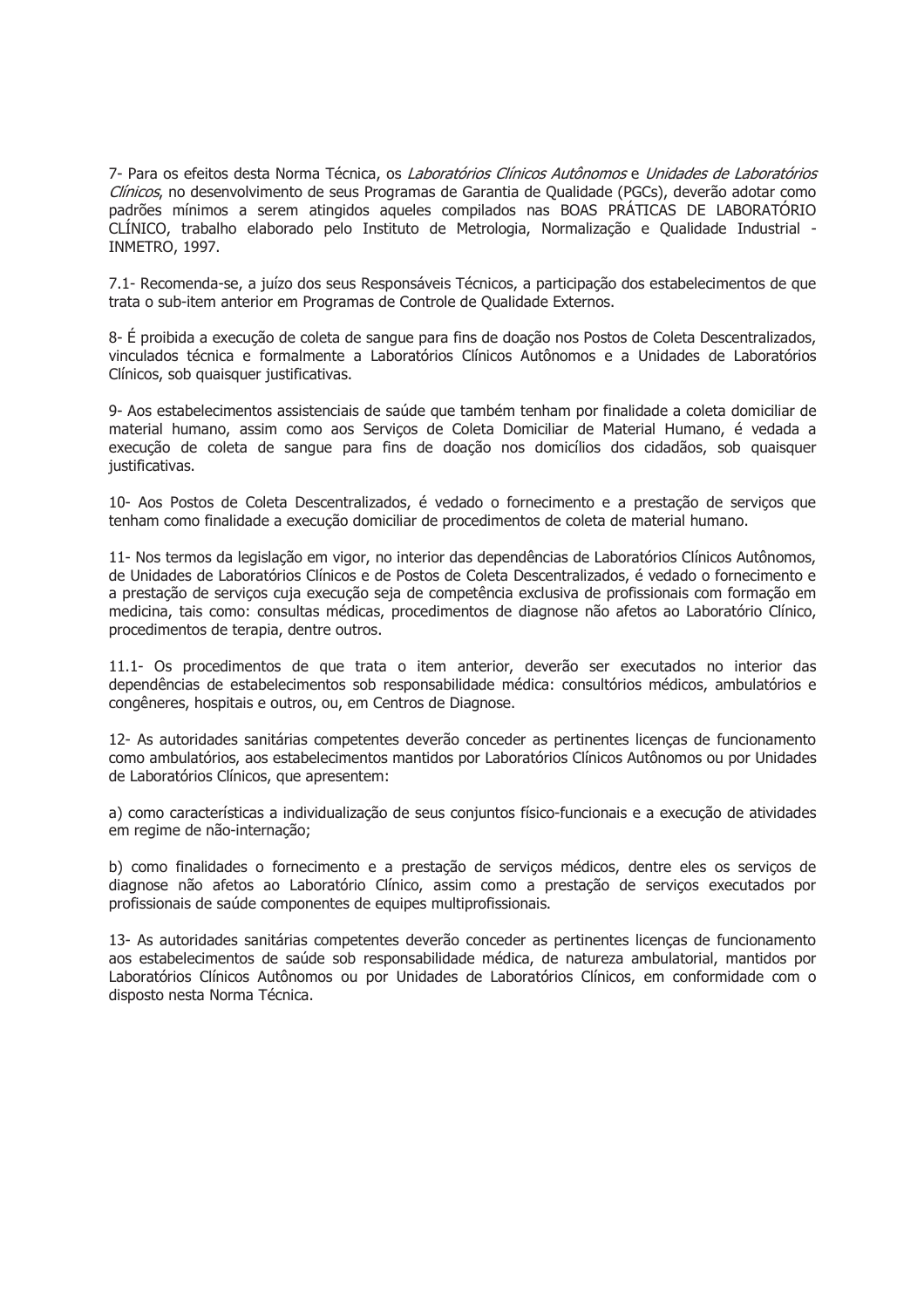14- Os profissionais dos órgãos de vigilância sanitária competentes, ao analisarem projetos de construção, reforma ou adaptação de Laboratórios Clínicos Autônomos e Unidades de Laboratórios Clínicos, deverão considerar as características dos processos de produção de serviços, bem como os equipamentos aos mesmos incorporados, na avaliação estrutural de ambientes e áreas destinadas à execução de procedimentos de natureza técnica.

15- Os Laboratórios de Toxicologia Clínica poderão manter Postos de Coleta Descentralizados aos mesmos vinculados técnica e formalmente, bem como realizar os procedimentos de coleta domiciliar de material humano, desde que cumpram as disposições desta Norma.

16- Nos ambulatórios e congêneres sob responsabilidade médica, que prestam serviços de coleta de material humano, tais atividades ficarão sob a responsabilidade dos profissionais que ocupam as funções de Responsáveis Técnicos, sendo que os mesmos deverão garantir a qualificação de etapas de tratamento pré-analítico, se for o caso, e do transporte do material coletado até os estabelecimentos que realizarão os exames e testes laboratoriais, fazendo cumprir o estabelecido nos PGOs dos Laboratórios Clínicos Autônomos ou das Unidades de Laboratórios Clínicos que realizarão as análises clínicolaboratorais.

16.1- Caso não esteja previsto o transporte das amostras coletadas nos contratos de prestação de servicos celebrados entre os estabelecimentos de que trata o sub-item anterior e os Laboratórios Clínicos Autônomos ou as Unidades de Laboratórios Clínicos que realizarão os exames e testes laboratoriais, os próprios ambulatórios e congêneres sob responsabilidade médica deverão garantir o transporte do material humano, em conformidade com as disposições desta Norma, e cumprir o estabelecido nos PGQs dos Laboratórios Clínicos Autônomos ou das Unidades de Laboratórios Clínicos que realizarão as análises clínico-laboratorais.

17- As pessoas físicas e jurídicas, de direito público ou privado, que, eventualmente, venham a organizar POSTOS DE COLETA MÓVEIS, em veículos automotores ou em reboques ou semi-reboques sobre rodas (trailers) movidos por veículos automotores, inclusive para fins de coleta de sangue para doação, no que for aplicável, deverão cumprir o estabelecido nesta Norma Técnica e o disposto no presente.

17.1- Os Responsáveis Técnicos pelas empresas, instituições ou entidades às quais estejam vinculados técnica e legalmente os Postos de Coleta Móveis, deverão apresentar às autoridades sanitárias competentes Declarações contendo: o cálculo da capacidade de reservação de água potável dos Postos de Coleta Móveis, dimensionado considerando o consumo de água durante 08 horas, a execução no período de 08 horas do número máximo de procedimentos possível segundo grupos específicos, acrescido de 20% do total; a qualificação e quantificação dos profissionais; e, as distâncias a serem percorridas.

17.2- Os Postos de Coleta Móveis deverão contar com privadas químicas.

18- As autoridades sanitárias competentes deverão inspecionar os veículos automotores e os reboques ou semi-reboques sobre rodas (trailers) movidos por veículos automotores, a que se refere o sub-item anterior, como parte do processo de cadastramento de Postos de Coleta Móveis.

18.1- Os Postos de Coleta Móveis, deverão cumprir todas as disposições referentes aos PCDs estabelecidas nesta Norma.

18.2- Caso os veículos automotores e os rebogues ou semi-rebogues sobre rodas (trailers), a que se refere o sub-item anterior do presente Título, não atendam o estabelecido nesta Norma, as autoridades sanitárias competentes deverão tomar as sequintes providências:

18.2.1- Interditar o funcionamento dos Postos de Coleta Móveis.